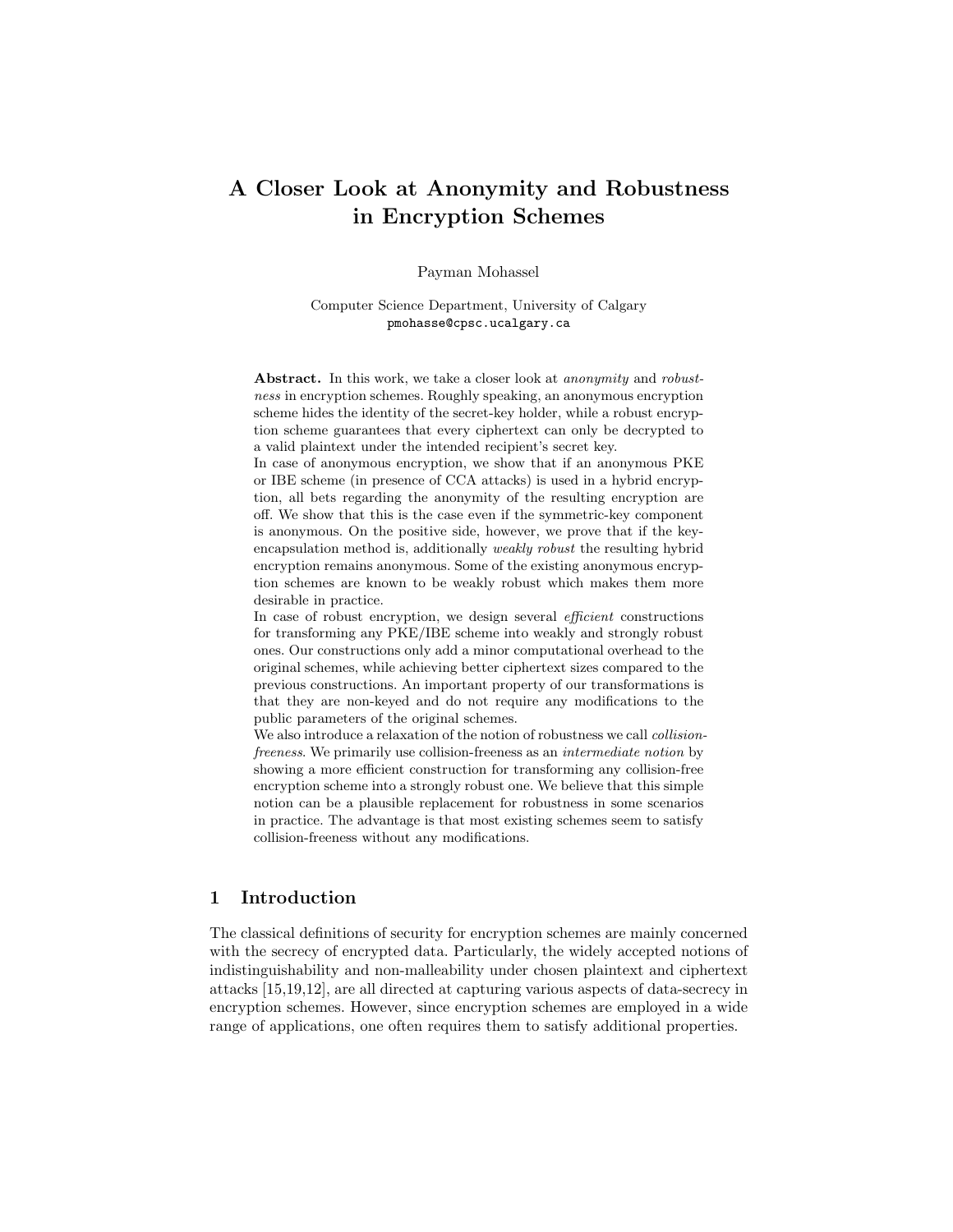Two such properties, which have been the subject of formal studies in the cryptographic literature, are *anonymity* [5,2] and *robustness* [3]. Anonymity helps keep the identity of the key-holders in an encryption scheme private, while robustness provides a layer of protection against misuse or error by ensuring that a single ciphertext can only be decrypted by the intended user. In this paper we study several aspects of anonymity and robustness in public-key and identity-based encryption schemes.

#### **1.1 Anonymity of Hybrid Encryption Schemes**

The concept of anonymity for encryption schemes has been around for sometime but was first formalized in the context of symmetric-key encryption [1,11,14] and was later extended to the case of public-key encryption (PKE) and identity-based encryption (IBE) [5,2]. Several PKE and IBE schemes in the literature such as the Cramer-Shoup [10], and the Boyen-Waters [9] in the standard model, and DHIES [4] and Boneh-Franklin [8] in the random oracle model are shown to be anonymous.

However, in most cases, PKE and IBE schemes are used as key encapsulation methods (KEM) to encrypt a random key which is then used by a symmetric-key data encapsulation method (DEM) to encrypt the message itself. It is well known that if the KEM component is IND-CCA secure and the DEM component is (onetime) IND-CCA, the resulting hybrid encryption is also IND-CCA secure (e.g. see  $[10]$ .<sup>1</sup> From a practical point of view, it is important to determine whether similar statements can be made when considering anonymity.

A negative result. At first glance, it seems that the symmetric-key component is harmless as far as anonymity is concerned since it only encrypts a message using a random secret key, which is unlikely to reveal additional information about the public key or the identity (this is in fact the case for CPA attacks). However, somewhat surprisingly, we show that this intuition is wrong in presence of *chosen ciphertext attacks*. Particularly, we show a counterexample by building an anonymous-CCA (ANON-CCA) secure PKE/IBE scheme and a symmetric-key IND-CCA encryption, where it is easy to break the anonymity of the resulting hybrid construction. The negative result extends to the case when the symmetric-key component is also anonymous. An important implication is that:

*Designing ANON-CCA PKE or IBE schemes is not sufficient for providing anonymity in practice where, more often than not, encryption schemes are used in hybrid constructions*.

A positive result. On the positive side, we show that if one further assumes that the KEM component is *weakly-robust* (see Section 2 for the definition), the resulting hybrid encryption is in fact ANON-CCA. This implies that despite our

<sup>&</sup>lt;sup>1</sup> Note that the KEM/DEM framework is more general than hybrid encryption but here we are focus on the KEM/DEM framework in the context of hybrid encryption schemes.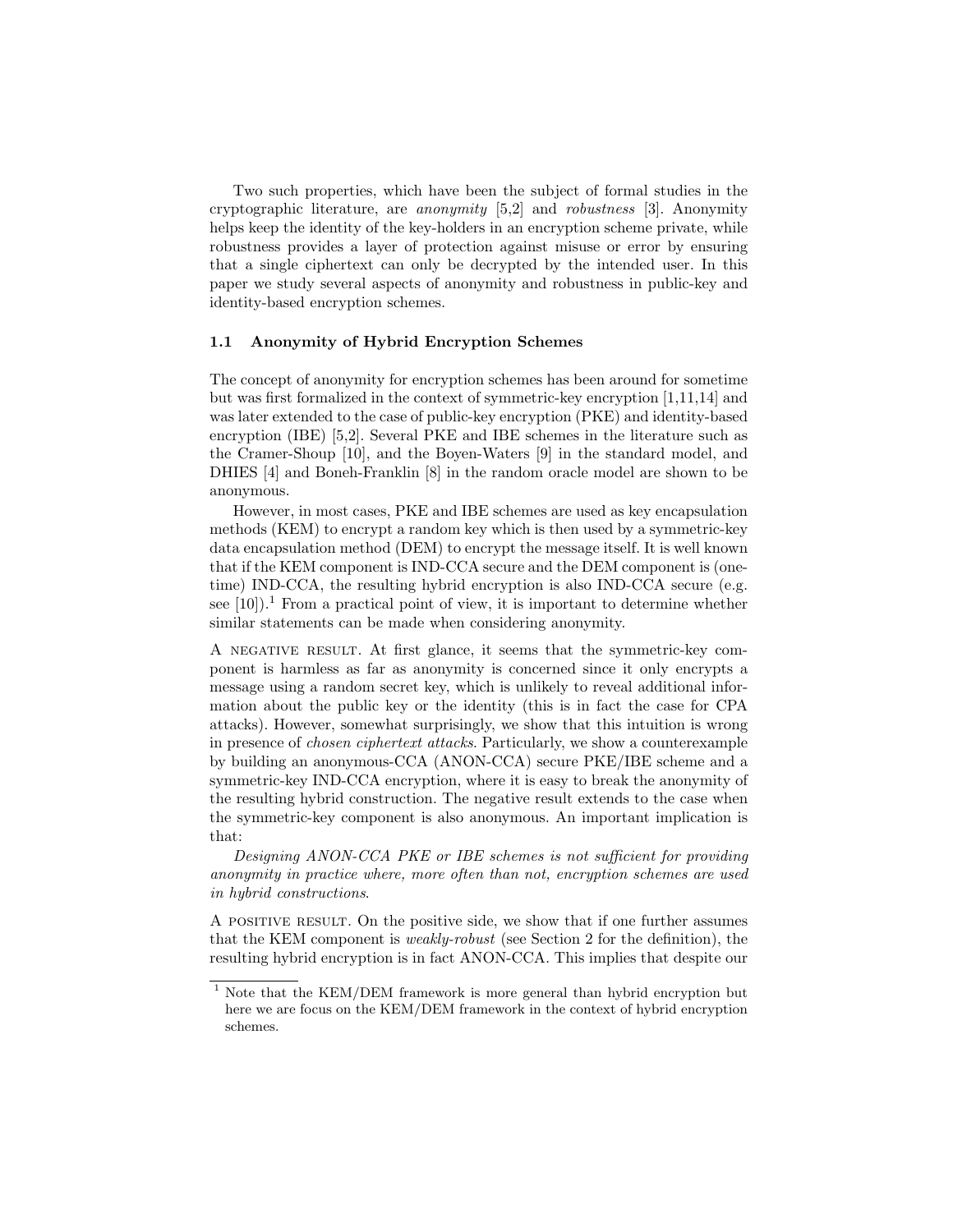negative result, for most ANON-CCA schemes we know of such as the Boneh-Franklin IBE, the Cramer-Shoup PKE, and the DHIES PKE all of which are known to be weakly-robust [3] (in the appropriate model), using them as part of a hybrid construction preserves their anonymity. The same is however not true for the Boyen-Waters anonymous IBE scheme which is shown not to be weakly robust.

This result reemphasizes the close connection between anonymity and robustness and provides additional motivation to study the robustness property when designing anonymous encryption schemes.

#### **1.2 Robustness**

Informally speaking, *weak* robustness requires that a ciphertext does not decrypt to a valid plaintext under distinct secret keys for two different identities. A *stronger* version of robustness requires this to be the case even for adversarially chosen ciphertexts. The concept of robustness was studied in one way or another in [18] and [17], but was only recently formalized by Abdalla *et al.* [3].

It is not hard to see that robustness can be trivially achieved by appending the encryption key to the ciphertext and checking for it upon decryption. The main drawback is that the resulting scheme is no longer anonymous. In fact, as discussed in [3] and further motivated by our results on anonymity of hybrid encryptions, it is exactly for anonymous schemes that robustness is important. In [3], the authors study the robustness properties for several existing anonymous encryption schemes, and design general constructions for transforming any IBE/PKE scheme into robust ones.

A transformation is *keyed* if an additional string needs to be added to the set of public parameters for the original scheme, and is called *non-keyed*, otherwise. An important advantage of non-keyed constructions over keyed ones is that the robustness property can be added to the encryption scheme without having to notify a third party such as a PKI in advance. Consequently, users of a system can add robustness to the scheme after it is deployed.

Non-keyed transformations for robustness. In the standard model, we design a non-keyed construction for transforming any anonymous IBE/PKE scheme into a weakly robust one in presence of CPA attacks. In the random oracle model, we design a non-keyed transformation that provides strong robustness in presence of CCA attacks. In both cases, the computational overhead is very small (it involves one to three invocations of a hash function), and despite being non-keyed the ciphertext sizes we achieve are better than those of the previous work. A curious open question is whether we can achieve the latter transformation in the standard model.

Collision-freeness. We also study the notion of *collision-freeness*, a natural relaxation of robustness. Roughly speaking, an encryption scheme is collisionfree if a ciphertext does not decrypt to the same message under two different decryption keys. Collision-freeness can be a sufficient property in some scenarios in practice. For example, if the receiver expects to see a specific message as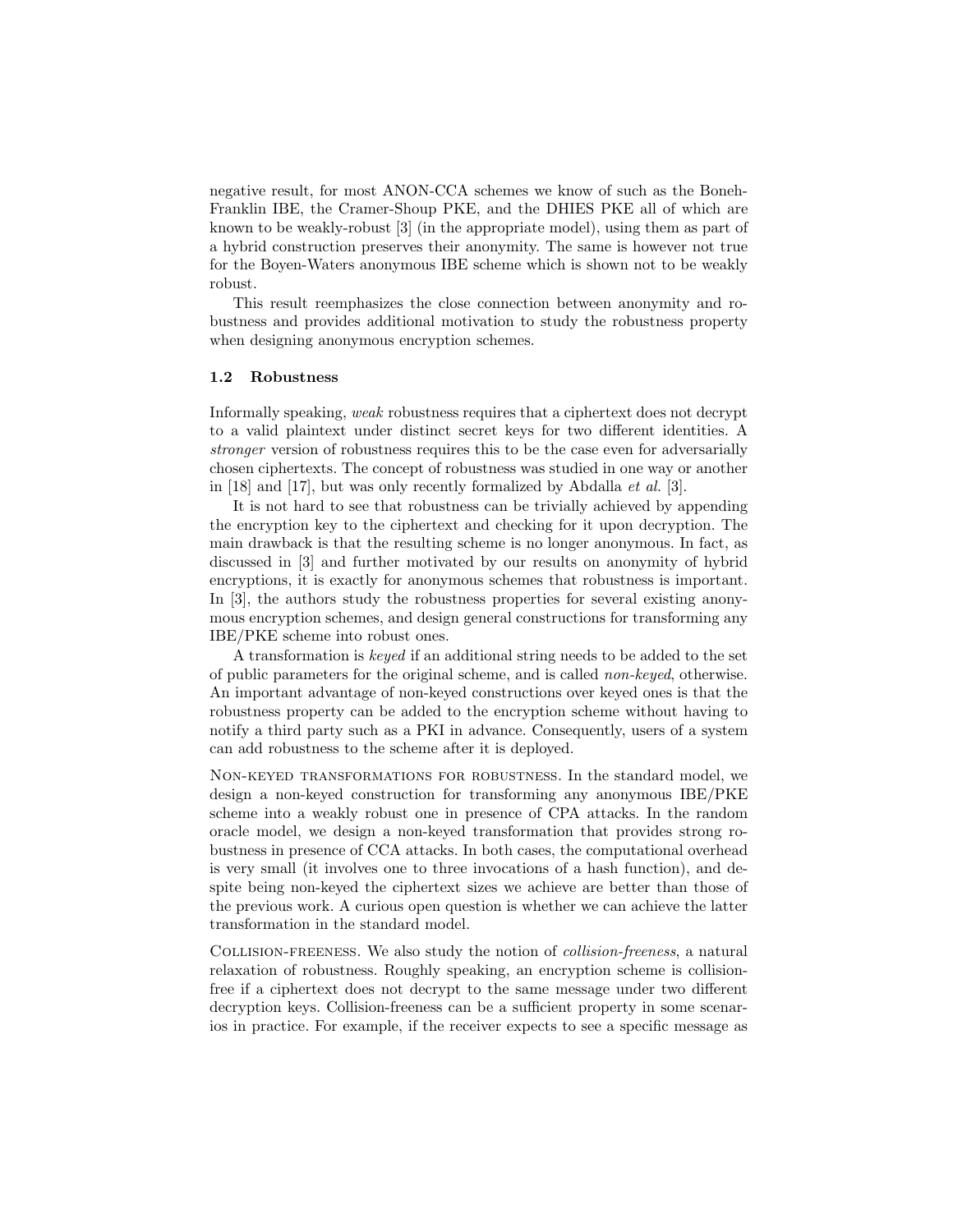part of the protocol but after decrypting using his secret key recovers a different one, he can detect an error and stop the communication. Interestingly, we show that schemes such as the El Gamal PKE scheme [13] and the Boyen-Waters IBE scheme [9] are strongly collision-free even though they are known not to be weakly robust. Hence, collision-freeness seems to be a less restrictive assumption on an encryption scheme and one that most encryption schemes seem to satisfy without any modifications. More importantly, we design a more efficient construction for transforming any collision-free encryption scheme to a strongly robust one.

# **2 Preliminaries**

One-way functions. Roughly speaking, a function is one-way if it is hard to invert on a random input. More formally, we say that a function  $f$  over  $\{0,1\}^k$ is *one-way* if

$$
\mathbf{Adv}_{f,\mathsf{A}}^{\text{owf}}(k) = \Pr\left[x \stackrel{\hspace{0.1em}\mathsf{\scriptscriptstyle\$}}{\leftarrow} \{0,1\}^k \; ; \; y \leftarrow f(x) \; ; \; x' \stackrel{\hspace{0.1em}\mathsf{\scriptscriptstyle\$}}{\leftarrow} \mathsf{A}(f,y) \; : \; x = x'\right]
$$

is negligible for every PPT inverter A.

general encryption schemes. Abdalla *et al.* [3] introduced and used the notion of general encryption schemes which encompass both PKE and IBE schemes. Similar to their work we will use this notion, since all our transformations are applicable to both PKE and IBE schemes.

A general encryption (GE) scheme consists of a tuple *GE* = (Pg*,*Kg*,* Enc*,* Dec) of algorithms. The parameters generation algorithm Pg takes no input and returns common parameters *pars* and a master secret key *msk*. On input *pars, msk, id*, the key generation algorithm Kg produces an encryption key *ek* and the decryption key *dk*. On inputs *pars, ek, M* the encryption algorithm Enc produces a ciphertext *C* encrypting plaintext *M*. On input *pars, ek, dk, C*, the deterministic decryption algorithm Dec returns either a plaintext *M* or *⊥* to indicate that it rejects. *GE* is a PKE scheme if  $msk = \epsilon$  and Kg ignores its *id* input. *GE* is an IBE scheme if  $ek = id$ , meaning the encryption key generated by Kg on inputs *pars, msk, id* is always *id*. Finally, we point out that the notion of general encryption contains PKE schemes, IBE schemes and more. In other words, there are general encryption schemes that are neither PKE nor IBE schemes.

AI-{CPA, CCA} securative. Traditionally, the definitions of privacy [15,19,12] and anonymity [5,2] for encryption schemes are introduced separately. However, when considering robustness, it makes sense to consider both notions simultaneously. Hence we follow the definition of [3] who combine the two into a single game. We define the AI-*{*CPA,CCA*}* security (AI = ANON + IND) of a general encryption scheme  $GE = (Pg, Kg, Enc, Dec)$  via a security game between the adversary and the challenger.

**– Setup:** Challenger runs (*pars, msk*) *←* Pg(1*<sup>k</sup>* ); *b* \$*← {*0*,* 1*}*; *S, T, U, V ← ∅*.

**<sup>–</sup> Queries:**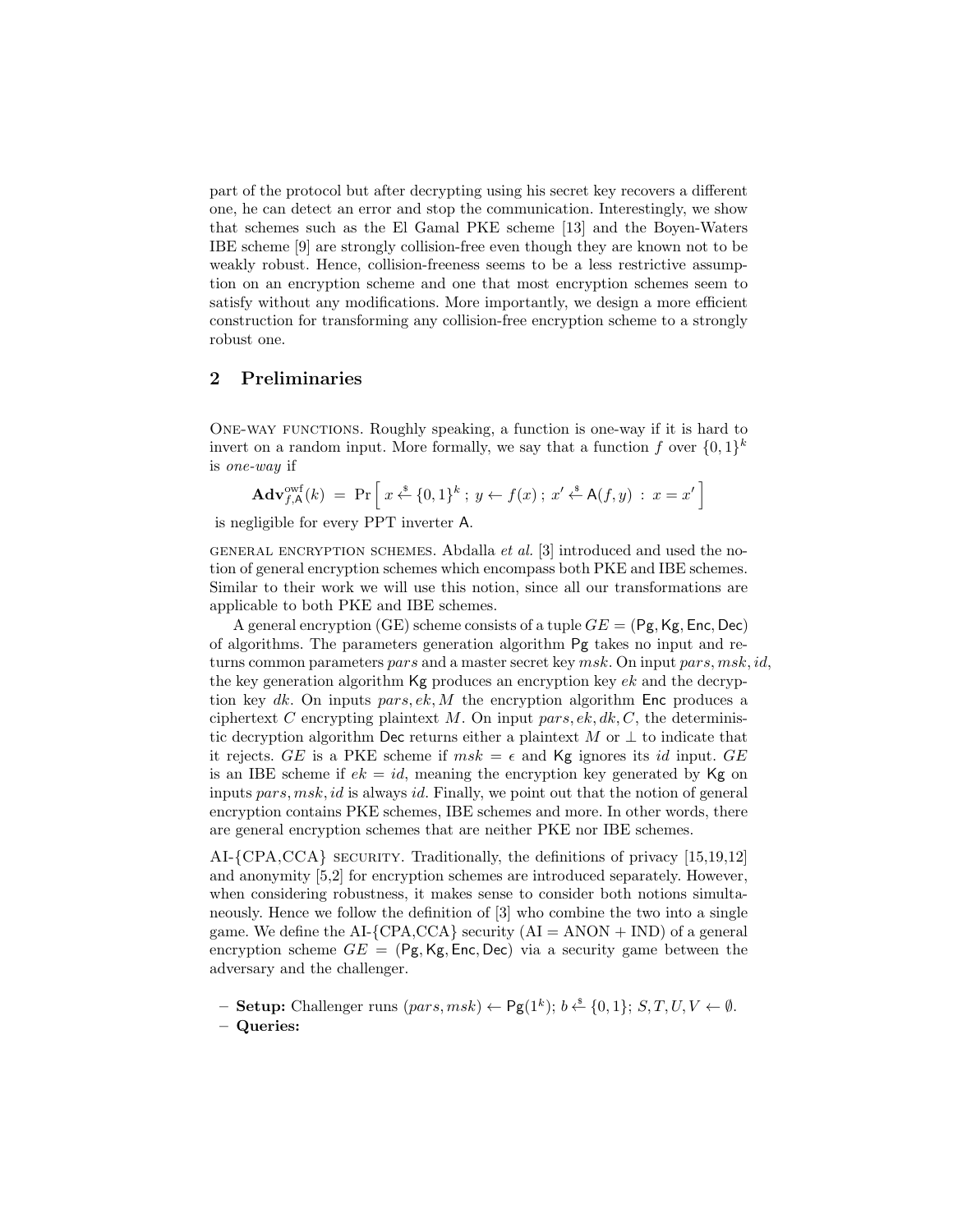- *•* Public key query *id*. Challenger lets *U ← U∪{id}*; (*Ek*[*id*]*, Dk*[*id*]) \$*←* Kg(*pars, msk, id*) and returns *Ek*[*id*].
- Decryption-key query *id*. If  $id \notin U$  or  $id \in S$  return ⊥. Else  $V \leftarrow V \cup \{id\}$ and return *Dk*[*id*].
- Decryption query  $(C, id)$ . If  $id \notin U$  or  $(id, C) \in T$  return  $\perp$ . Else let  $M \leftarrow \text{Dec}(pars, Ek[id], Dk[id], C),$  and return *M*.
- Challenge query  $(id_0^*, id_1^*, M_0^*, M_1^*)$ . If  $id_0^* \notin U$  or  $id_1^* \notin U$  or  $id_0^* \in V$ , or  $id_1^*$  ∈ *V* return ⊥. Else let  $C^* \xleftarrow{\$} \textsf{Enc}(pars, Ek[iid_b], M_b^*)$ ;  $S \leftarrow S \cup$  $\{id_0^*,id_1^*\}; T \leftarrow T \cup \{(id_0^*,C^*),(id_1^*,C^*)\}$  and return  $C^*$ .
- **– Adversary's guess.** Adversary returns a bit *b ′* .

Note that there is only one challenge query. In case of CPA attacks, no decryption queries are allowed. Adversary A's advantage in the AI-*{*CPA,CCA*}* game is:

$$
\mathbf{Adv}_{GE}^{\text{ai-}\{\text{cpa},\text{cca}\}}(\mathsf{A}) = \Pr[b' = b] - 1/2
$$

In some cases however, we consider the security notions for anonymity (ANON- *{*CPA,CCA*}*) and indistinguishability (IND-*{*CPA,CCA*}*), individually. The challenge query in the above security game can be modified in the obvious way to capture each of these definitions separately. We point out that similar definitions can also be adapted for the case of symmetric-key encryption.

ROBUSTNESS. Following [3], we consider two definitions of robustness for a general encryption scheme, namely weak robustness (WROB) and strong robustness (SROB). The following game defines both notions. As noted below the only difference is in the final message sent by the adversary to the challenger:

- **– Setup:** Challenger runs (*pars, msk*) *←* Pg(1*<sup>k</sup>* ); *b* \$*← {*0*,* 1*}*; *U, V ← ∅*.
- **– Queries:**
	- *•* Public key query *id*. Challenger lets *U ← U∪{id}*; (*Ek*[*id*]*, Dk*[*id*]) \$*←* Kg(*pars, msk, id*) and returns *Ek*[*id*].
	- Decryption-key query *id*. If *id*  $\notin U$  or *id*  $\in S$  return  $\bot$ . Else  $V \leftarrow V \cup \{id\}$ and return *Dk*[*id*].
	- *•* Decryption query (*C, id*). If *id /∈ U* return *⊥*. Else let *M ←* Dec(*pars, Ek*[*id*]*, Dk*[*id*]*, C*), and return *M*.
	- Final message  $(id_0^*, id_1^*, M)$  (for WROB). If  $id_0 = id_1$  or  $id_0^* \notin U$  or  $id_1^* \notin$ *U* or  $id_0^* \in V$ , or  $id_1^* \in V$  return 0. Else let  $C^* \xleftarrow{\$} \textsf{Enc}(pars, Ek[id_0], M)$ ; *M*<sup>*′*</sup> ← Dec(*pars, Ek*[*id*<sub>1</sub>]*, Dk*[*id*<sub>1</sub>]*, C*<sup>\*</sup>); if  $M' \neq \bot$  return 1, else return 0.
	- *•* Final message  $(id_0^*, id_1^*, C)$  (for SROB). If  $id_0 = id_1$  or  $id_0^* \notin U$  or  $id_1^* \notin U$  $\text{or } id_0^* \in V, \text{ or } id_1^* \in V \text{ return } 0. \text{ Else let } M_0 \leftarrow \text{Dec}(pars, Ek[id_0], Dkl[d_0], C);$  $M_1 \leftarrow \text{Dec}(pars, Ek[id_1], Dk[id_1], C)$ ; if  $M_0 \neq \perp$  and  $M_1 \neq \perp$  return 1, else return 0.

Similar to above, in case of CPA attacks, no decryption queries are allowed. Adversary A's advantage in the *{*WROB,SROB*}*-*{*CPA,CCA*}* game is:

$$
\mathbf{Adv}_{GE}^{\{\text{wrob}, \text{srob}\}\text{-}\{\text{cpa}, \text{cca}\}}(A) = \Pr[G^A \to 1]
$$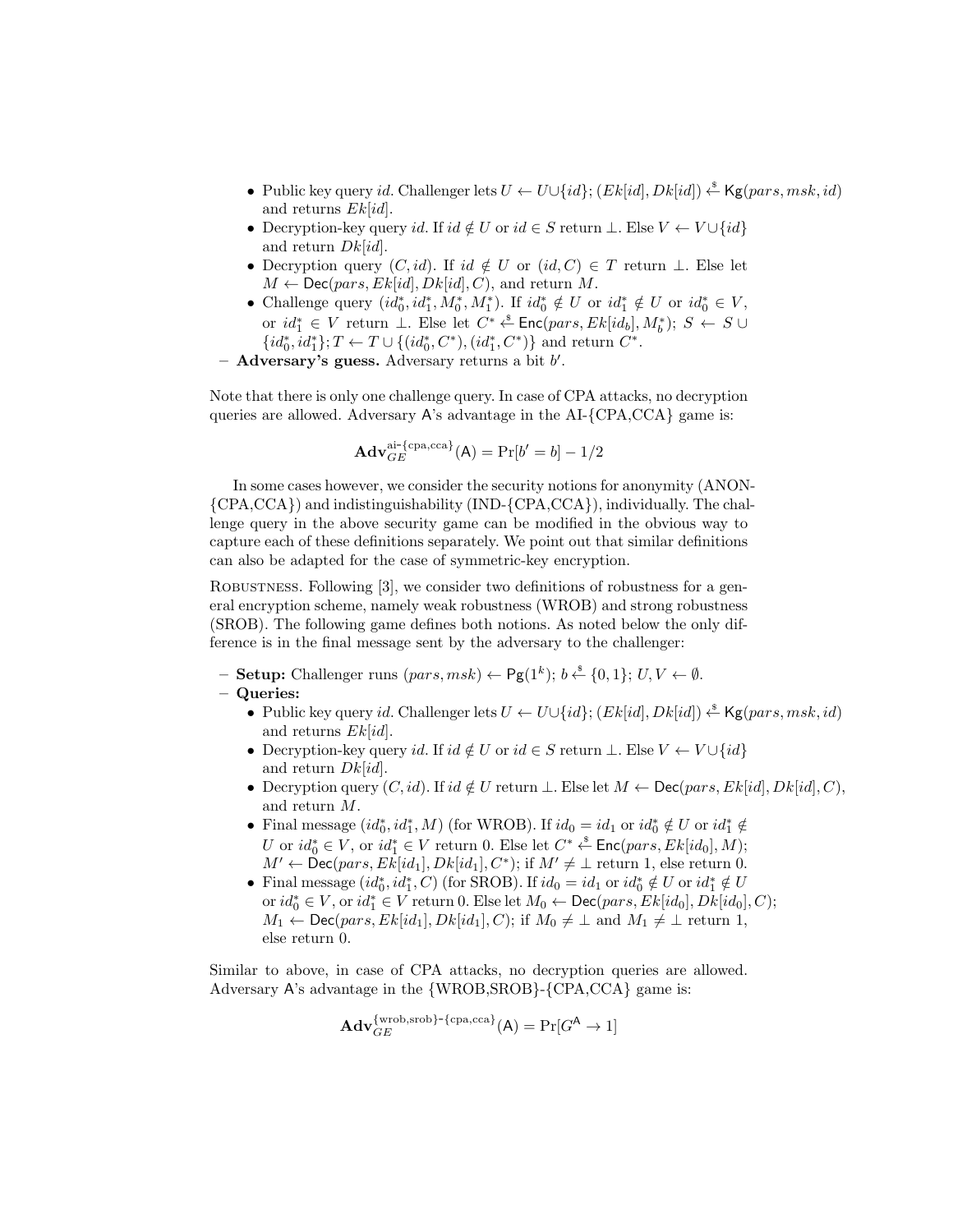In the WROB game the adversary produces a message *M*, and *C* is its encryption under the encryption key of one of the given identities, while in the SROB game adversary produces *C* directly, and may not obtain it as an honest encryption. Note that in case of PKE schemes, the adversary does not get to choose the encryption keys of the identities it is targeting. Those are honestly and independently chosen by the identities themselves in real life and and by the games in the above formalizations.

# **3 Anonymous-CCA Hybrid Encryption**

In this section we take a closer look at anonymous encryption schemes in presence of *chosen ciphertext attacks* (ANON-CCA) as defined in Section 2. Previous works on anonymous public-key and identity-based encryption [5,2] have studied this security notion and provided constructions satisfying it.

However, in most scenarios in practice, PKE and IBE schemes are used in the KEM/DEM paradigm. It is known that if the KEM component is IND-CCA secure and the DEM component is (one-time) IND-CCA, the resulting hybrid encryption is also IND-CCA secure. For practical reasons, it is crucial to determine whether we can make similar statements when considering the anonymity of the resulting hybrid construction. More specifically, we try to answer the following question:

*Given an ANON-CCA PKE or IBE scheme and an (ANON-CCA + IND-CCA) symmetric-key encryption scheme, is the resulting hybrid encryption scheme ANON-CCA?*

#### **3.1 A Negative Result**

Somewhat surprisingly, we answer the above question in the negative. First we show a counterexample by building an ANON-CCA secure PKE/IBE scheme and a symmetric-key IND-CCA encryption, where it is easy to break the anonymity of the resulting hybrid construction. The negative result easily extends to the case when the symmetric-key component is also ANON-CCA. An important implication is that *designing ANON-CCA PKE or IBE schemes is not sufficient for providing anonymity in practice where, more often than not, encryption schemes are used in hybrid constructions*.

**Claim 31** *There exist an ANON-CCA PKE/IBE scheme and a symmetric-key authenticated encryption scheme (assuming there are secure schemes at all) such that the resulting hybrid encryption is not ANON-CCA.*

The intuition behind the counterexample is that since the adversary has access to a decryption oracle, he can take advantage of the fact that decrypting one ciphertext under two different secret keys can result in different answers. Particularly, these different answers can be used by the adversary to compromise the anonymity of the scheme.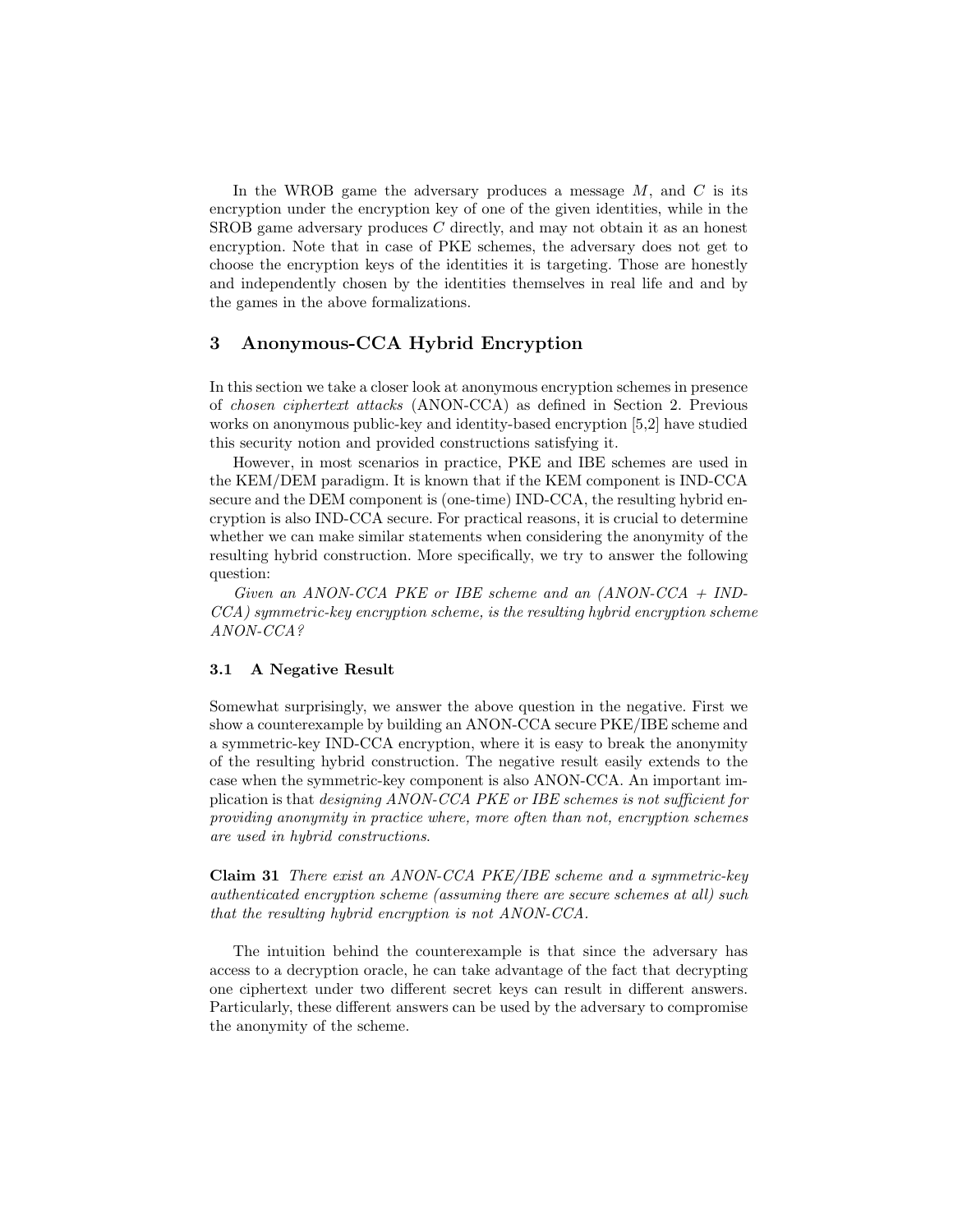*Proof.* We describe the proof for the case of a PKE scheme, but an identical proof works for IBE schemes as well. Let  $PKE_1 = (Kg_1, Enc_1, Dec_1)$  be an (ANON-CCA + WROB-CCA) PKE encryption scheme. The Cramer-Shoup encryption scheme or any of the constructions in this paper will do. We build the encryption scheme  $PKE_2 = (Kg_2, Enc_2, Dec_2)$  by letting the key-generation and encryption algorithms be identical to those of  $PKE<sub>1</sub>$ , and modifying the decryption algorithm such that whenever the Dec<sub>1</sub> algorithm returns the symbol  $\perp$ , the decryption algorithm  $Dec_2$  returns  $0^n$  instead, and otherwise works similar to  $Dec_1$ . It is easy to verify that after this simple modification,  $PKE_2$  remains ANON-CCA.  $PKE<sub>2</sub>$  will be the key encapsulation method in our counterexample.

For the DEM component we use an IND-CCA encryption scheme that is also *key-binding*, a notion introduced in [14].

**Definition 1.** *A symmetric-key encryption scheme*  $\mathcal{E} = (\mathcal{SK}, \mathcal{SE}, \mathcal{SD})$  *is called key-binding if for any key k generated by SK, any message m, and randomness r*, there does not exist a key  $k'$  such that  $k' \neq k$  and  $\mathcal{SD}_{k'}(\mathcal{SE}_k(m,r)) \neq \bot$ .

The key-binding property guarantees that a ciphertext created using one secret key, does not decrypt correctly under any other secret key. Fischlin [14] showed simple constructions of such encryption schemes from any PRF. For the purpose of our counterexample it suffices to know that an IND-CCA encryption scheme  $\mathcal E$  with such a property exists.

Now, we show that combining  $PKE_2$  and  $\mathcal E$  into a hybrid encryption is not ANON-CCA. Particularly, an attacker with the following simple strategy can break the anonymity of the scheme.

Recall the ANON-CCA security game. Attacker A initially sends a message *m* as his challenge in the ANON-CCA game and receives the ciphertext  $C =$  $(c_1, c_2) = (\text{Enc}(pk_{id_b}, k), \mathcal{SE}_k(m))$  for a random bit  $b \in \{0, 1\}$  and a random key  $k \in \{0,1\}^n$ . Then, A makes a decryption query for the ciphertext  $(c_1, \mathcal{SE}_{0^n}(m'))$ under public key  $pk_{id_0}$ , for an arbitrary message  $m'$ . If the answer is  $\perp$ , A outputs 0 and else outputs 1.

To see why A breaks the ANON-CCA security of the encryption scheme note that if  $b = 1$  then  $k' = \text{Dec}_2(sk_{id_1}, \text{Enc}_2(pk_{id_0}, k)) = 0^n$  given the way we have defined  $PKE_2$ . Hence, we have that  $\mathcal{SD}_{0^n}(\mathcal{SE}_{0^n}(m')) = m' \neq \perp$ . On the other hand if  $b = 0$  then  $k' = \text{Dec}_2(sk_{id_0}, \text{Enc}_2(pk_{id_0}, k)) = k$ . Hence we have  $\mathcal{SD}_k(\mathcal{SE}_{0^n}(m')) = \perp$  due to the key-binding property of  $\mathcal E$  and the fact that  $k \neq 0^n$  with all but negligible probability. Therefore, A guesses the bit *b* correctly with high probability.

A closer look at the above attack strategy reveals that a much weaker property than that of definition 1 for the symmetric-key scheme suffices for our argument to go through. In particular, we only need the *key binding* property to hold for a fixed message and a fixed secret key  $(m'$  and  $0^n$ , respectively).

STRENGTHENING THE DEM COMPONENT? One potential solution is to use a symmetric-key encryption scheme that possesses some additional properties.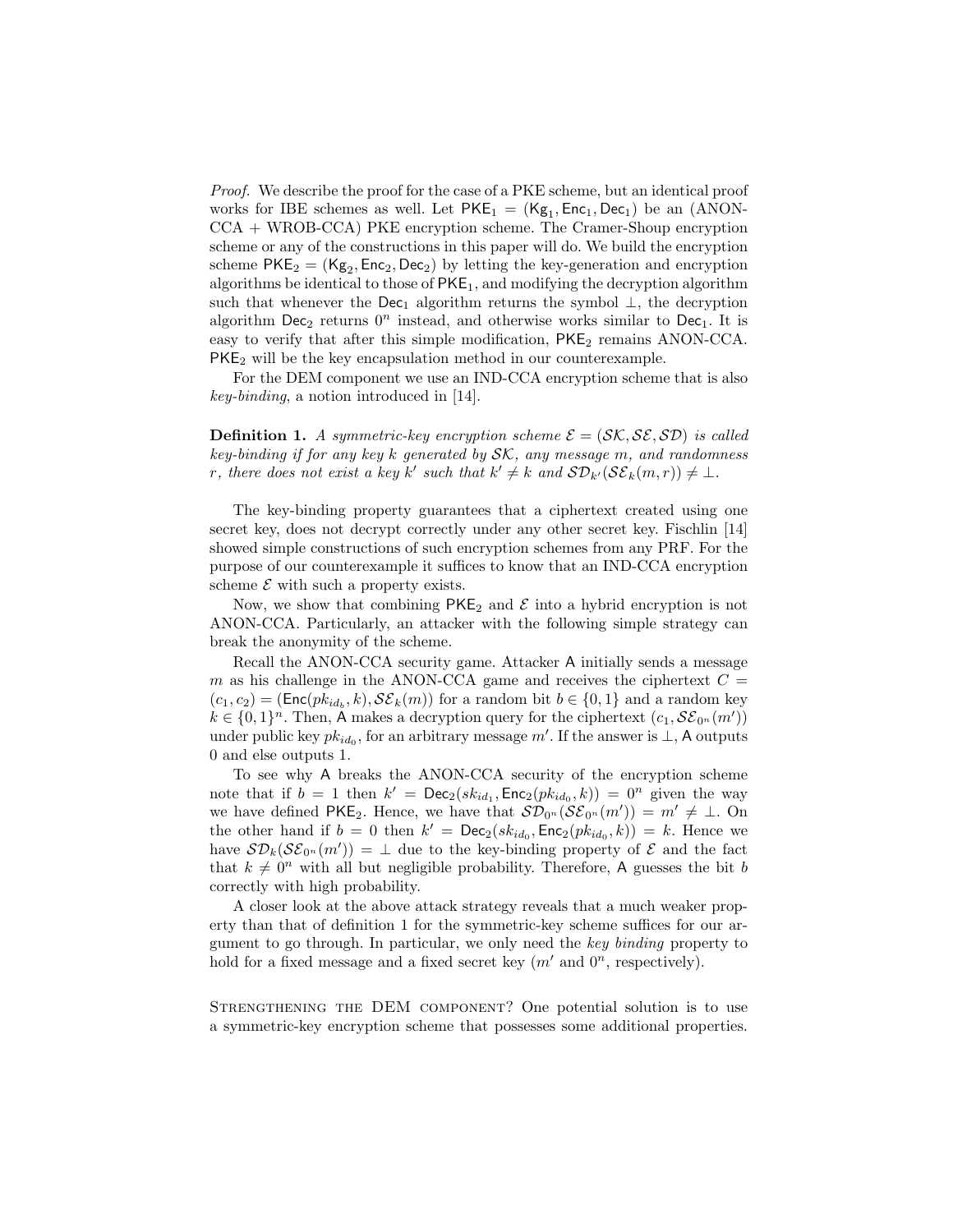Particularly, one natural question is whether using an anonymous-CCA symmetrickey encryption as the DEM component would yield an anonymous hybrid construction. Unfortunately, the answer to this question is also negative. It is easy to verify that the above negative result extends to work for any security notion considered for symmetric-key encryption, as long as that security notion can be achieved in conjunction with the *key-binding* property. In all such cases, the proof given above works without any significant changes.

Anonymity of symmetric-key encryption schemes has been studied under the name *key-hiding* in [14] where the authors also design IND-CCA secure symmetric-key encryption schemes that are simultaneously key-hiding and keybinding. This leads to the following claim:

**Claim 32** *There exist an ANON-CCA PKE/IBE scheme and an (ANON-CCA + IND-CCA) symmetric-key encryption scheme such that the resulting hybrid encryption is not ANON-CCA.*

#### **3.2 A Positive Result**

In light of the above negative results, it is natural to ask what additional property the KEM component should have in order to preserve its ANON-CCA security in a hybrid construction. We show that if one further assumes that the KEM component is *weakly-robust*, the resulting hybrid encryption is in fact ANON-CCA. This implies that despite the negative results we gave above, for most ANON-CCA schemes we know such as the Boneh-Franklin IBE, the Cramer-Shoup PKE, and the DHIES PKE all of which are known to be weakly-robust [3], using them as part of a hybrid construction is safe. The intuition behind the proof is that weak robustness ensures that the decryption algorithm behaves in a *predictable* way, when decrypting a ciphertext under two different secret keys, and this predictable behavior combines quite nicely with the security properties of an authenticated symmetric encryption scheme, namely, IND-CCA security and the ciphertext integrity (CTXT-INT).

In the following claim we prove a stronger result than what we need here by considering the notion of AI-CCA security which combines ANON-CCA security and IND-CCA security into one definition. The main reason is that we need this stronger claim in a following section. The proof for the case when one is only interested in ANON-CCA secure hybrid schemes is identical.

**Claim 33** *If the KEM component* PKE *of a hybrid construction is an (AI-CCA + WROB-CCA) general encryption, and E is a one-time authenticated symmetric encryption, then the resulting hybrid encryption* PKE*′ is also an AI-CCA general encryption scheme.*

*Proof.* We prove the above claim via a sequence of games.

**Game 0.** Game 0 is simply the AI-CCA game. Denote by *b* the random bit generated by the challenger, by  $C^*$  the challenge ciphertext  $C^* = (c_1^*, c_2^*)$  where  $c_1^*$  is the KEM component and  $c_2^*$  is the DEM component, and by  $k^*$  the secret key used for the DEM component.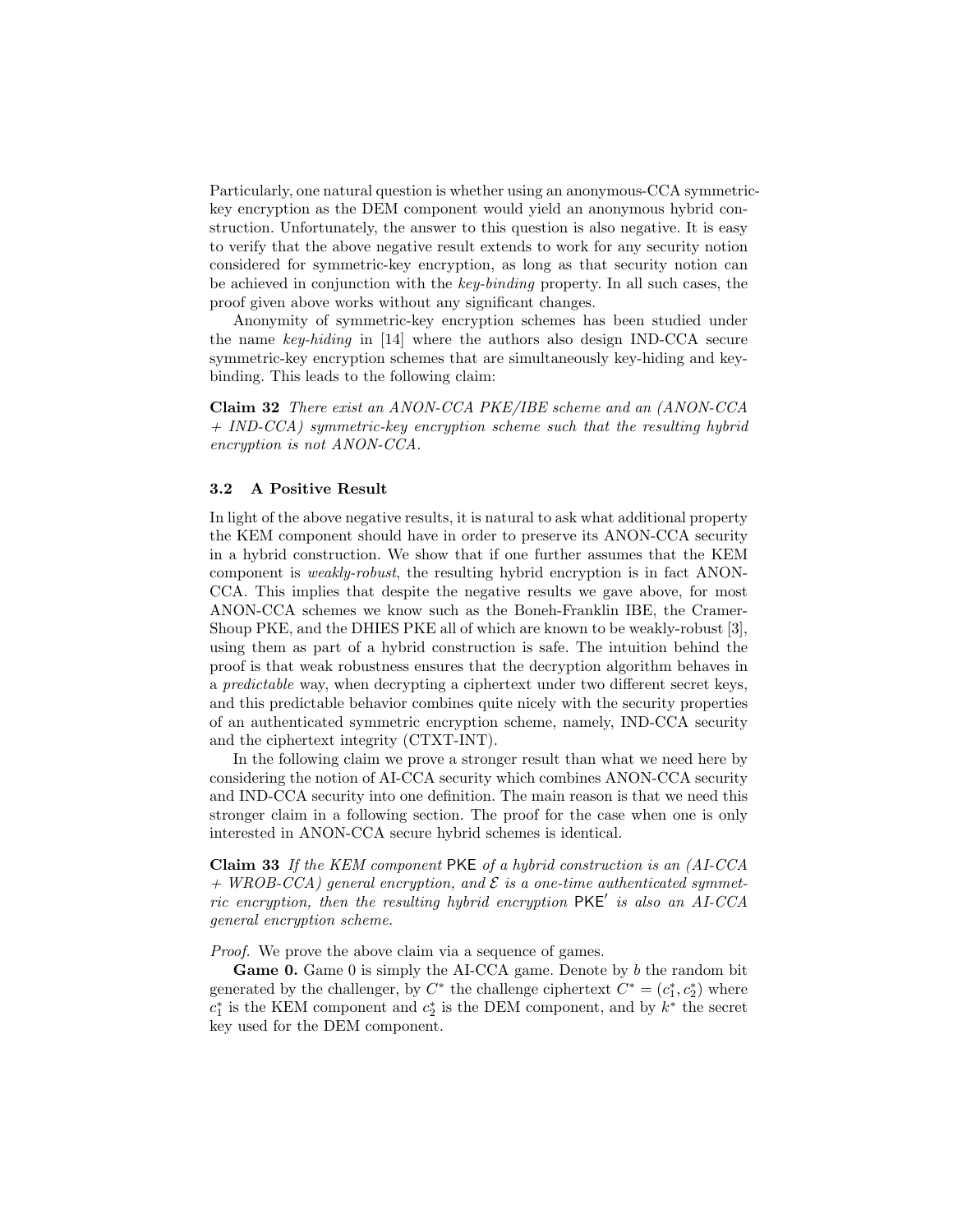**Game 1.** Game 1 is similar to game 0, except that for any decryption queries of the form  $(c_1, c_2)$  for  $pk_{id_b}$  where  $c_1 = c_1^*$  and  $c_2 \neq c_2^*$ , challenger uses  $k^*$  to decrypt  $c_2$  and recover the message (as opposed to decrypting  $c_1$ ).

It is easy to see that the difference between the advantage of any adversary in these two games is bounded by the decryption error. For simplicity we assume that there is no decryption error and therefore

$$
\mathbf{Adv}_{G_0}(\mathsf{A}) = \mathbf{Adv}_{G_1}(\mathsf{A})
$$

**Game 2.** Similar to game 1 except that for any decryption queries of the form  $(c_1, c_2)$  for  $pk_{id_{1-b}}$  where  $c_1 = c_1^*$  and  $c_2 \neq c_2^*$ , challenger returns  $\perp$ .

Note that games 1 and 2 are different only when  $c_1^*$  which is the encryption of message  $m_b$  under  $pk_{id_b}$ , also decrypts correctly under the  $pk_{id_{1-b}}$ . This probability is bounded by the advantage of an adversary B in winning the WROB-CCA game and hence:

$$
\mathbf{Adv}_{G_2}(\mathsf{A}) - \mathbf{Adv}_{G_1}(\mathsf{A}) \leq \mathbf{Adv}_{\mathsf{PKE}}^{\mathrm{wrob-cca}}(\mathsf{B})
$$

**Game 3.** Similar to game 2 except that the challenger generates and uses a random key  $k'$  (instead of  $k^*$ ) when encrypting the private-key component of the ciphertext for the challenge query.

The difference between the advantages of an adversary in games 2 and 3 is bounded by the AI-CCA security of the PKE scheme:

$$
\mathbf{Adv}_{G_3}(\mathsf{A}) - \mathbf{Adv}_{G_2}(\mathsf{A}) \leq \mathbf{Adv}_{\mathsf{PKE}}^{\mathrm{ai-cca}}(\mathsf{B}')
$$

Game 4. We modify game 3 in two ways. First, for the challenge query, instead of encrypting the message  $m_b$ , the challenger encrypts the constant message  $0^k$ . Second, for decryption queries  $(c_1, c_2)$  under  $pk_{id_b}$  where  $c_1 = c_1 *$  the challenger returns *⊥*.

The probability of distinguishing the first change is bounded by the IND-CCA advantage of an adversary against the  $\mathcal E$  scheme, while for second change, the probability is bounded by the advantage of an adversary playing the ciphertext integrity (CTXT-INT) game with  $\mathcal E$ . Both the IND-CCA security and the CTXT-INT security are properties that are possessed by any authenticated encryption scheme.

$$
\mathbf{Adv}_{G_4}(\mathsf{A}) - \mathbf{Adv}_{G_3}(\mathsf{A}) \leq \mathbf{Adv}^{\operatorname{ind}-\operatorname{cca}}_{\mathcal{E}}(\mathsf{B}'') + \mathbf{Adv}^{\operatorname{ctxt}-\operatorname{int}}_{\mathcal{E}}(\mathsf{B}''')
$$

Finally, it is easy to see that the adversary's view in game 4 is independent of the bit *b* and hence adversary's advantage in guessing *b* is exactly 1*/*2. Putting things together we have:

$$
\mathbf{Adv}_{\mathsf{PKE}'}^{\mathrm{ai-cca}}(A) \leq \mathbf{Adv}_{\mathsf{PKE}}^{\mathrm{wrob-cca}}(B) + \mathbf{Adv}_{\mathsf{PKE}}^{\mathrm{ai-cca}}(B') + \mathbf{Adv}_{\mathcal{E}}^{\mathrm{ind-cca}}(B'') + \mathbf{Adv}_{\mathcal{E}}^{\mathrm{ctxt-lint}}(B''')
$$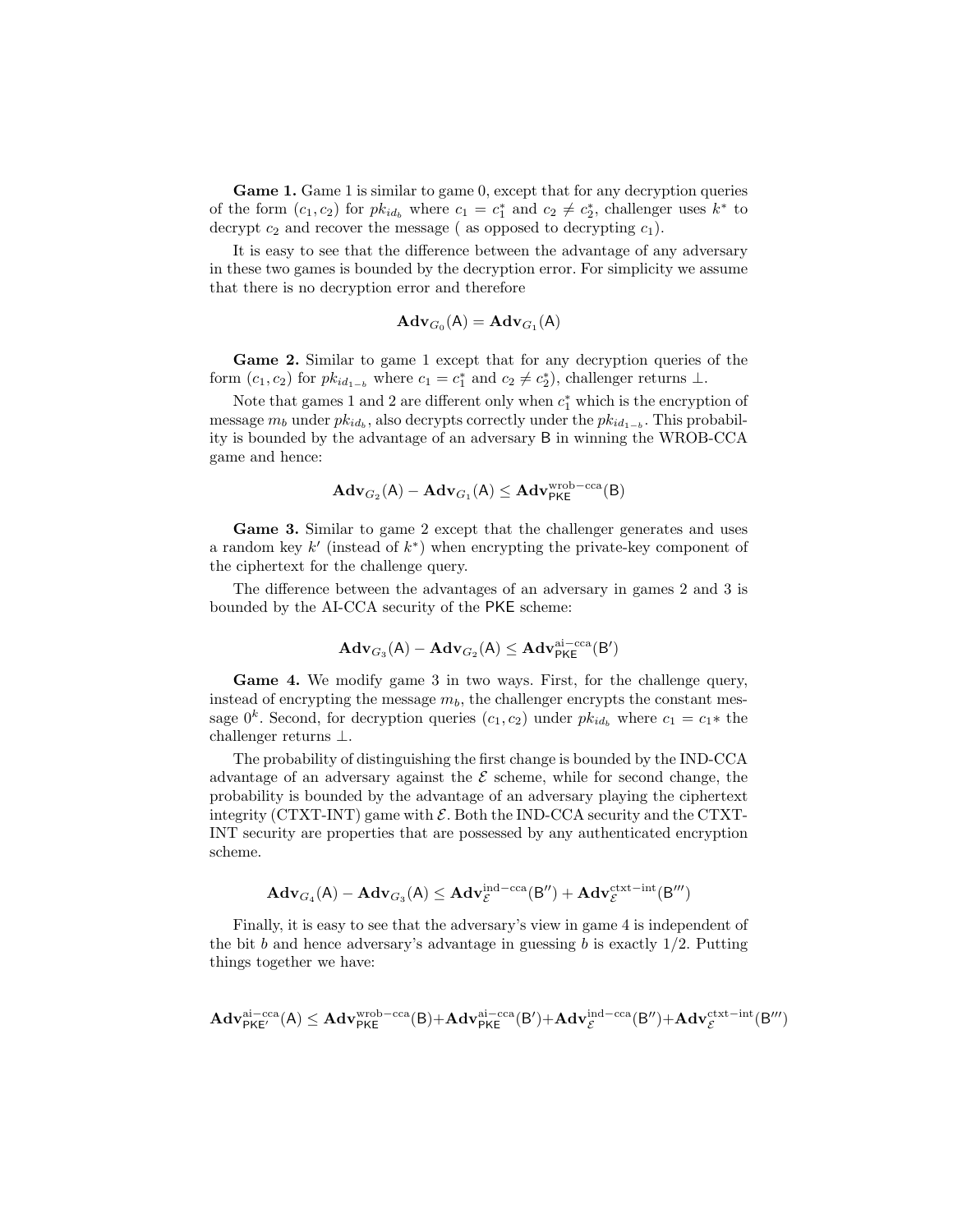### **4 Non-keyed Transformations for Robustness**

Having further motivated the study of robust encryption schemes, we next focus on efficient ways of transforming general encryption schemes into robust ones. As mentioned earlier, such a transformation is called a keyed transformation if an additional string is added to the original set of public parameters, and is called non-keyed otherwise.

In Section 4.1, we design an efficient and non-keyed transformation for weakrobustness, in presence of CPA attacks (in the standard model). In Section 4.2, we design a non-keyed transformation for strong-robustness in presence of CCA attacks (in the random oracle model). Despite being non-keyed, our transformations have better ciphertext sizes compared to previous work. In other words, not adding an extra string to the public parameters does translate to larger ciphertexts (see the efficiency comparison sections).

#### **4.1 A Transformation for AI-CPA Schemes**

The following non-keyed construction takes any AI-CPA encryption scheme, and transforms it to a  $(AI-CPA + WROB-CPA)$  scheme.

**Construction 41** Let PKE = (Pg*,*Kg*,* Enc*,* Dec) be a AI-CPA general encryption scheme, and let f be a one-way function over  $\{0,1\}^k$ . We construct the general encryption scheme PKE*′* = (Pg*′ ,*Kg*′ ,* Enc*′ ,* Dec*′* ):

- **Parameter Generation**( $\text{Pg}'$ ): On input  $1^k$  return (*pars, msk*)  $\overset{\$}{\leftarrow} \text{Pg}(1^k)$ .
- *•* **Key Generation**(Kg*′* ): On input *pars, msk, id*, return (*pkid, skid*) \$*←* Kg(*pars, msk, id*).
- **• Encryption**( $\text{Enc}^{\prime}$ ): On input *pars, pk*<sub>*id</sub>, m*, generate a random  $r \in \{0,1\}^k$ </sub> and return  $(Enc(pars, pk_{id}, m||r), f(r)).$
- Decryption(Dec'): On inputs  $pars, pk_{id}, sk_{id}, (c_1, c_2)$ , compute  $m'||r' \stackrel{\$}{\leftarrow}$  Dec( $pars, pk_{id}, sk_{id}, c_1$ ). If  $r' \neq \bot$  and  $f(r') = c_2$  return  $m'$ ; else return  $\bot$ .

Note that in construction 41, instead of a one-way function, we can also use a target collision-resistant (TCR) hash function (a universal one-way hash function). Particularly, it is easy to show that any TCR function that is sufficiently compressing is a good one-way function.

We will shortly prove the security of the above scheme, but first lets briefly study its efficiency. Efficiency comparison. To implement our scheme one

can use a fixed-length cryptographic hash function *h* with output length of 128 bits (e.g. constructed by suitably modifying the output length of a hash function from the SHA family). The reason that we only need 128 bits of output is that we only require the hash function to be one-way as opposed to collision-resistant. Furthermore, it is sufficient for us to let  $k = 256$  where r is chosen from  $\{0, 1\}^k$ <sup>2</sup> This means that the PKE scheme has to encrypt a message that is only 256 bits

<sup>2</sup> When computing hash of *r*, we can pad *r* with enough 0's in order to match the input block-size requirement for the hash function. Note that this does not effect the efficiency of the encryption or the size of ciphertext in any way.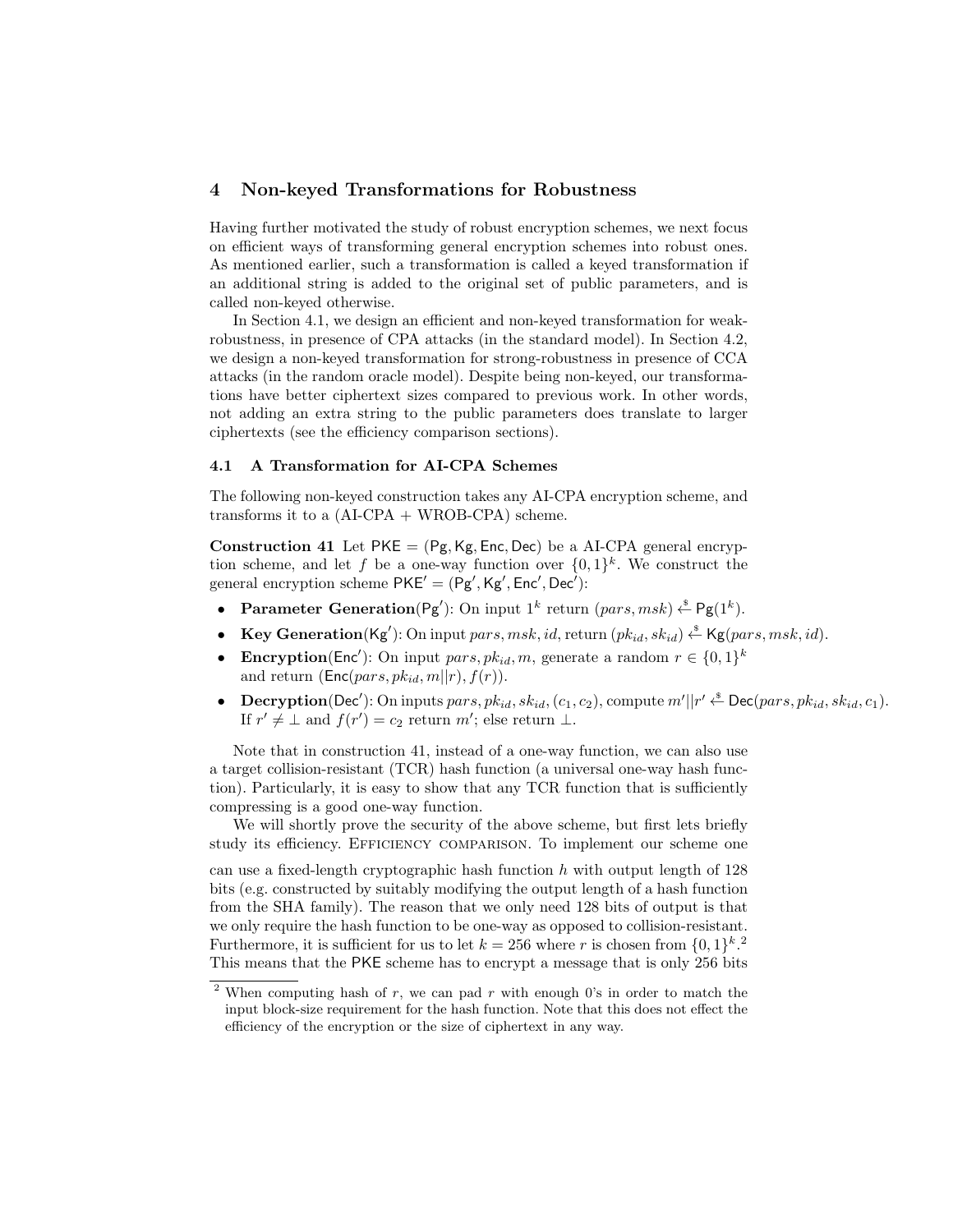longer than the original message and the ciphertext is at most expanded by an additive factor of 384 bits as opposed to 768 bits in construction of Abdalla *et al.* [3].

**Theorem 1.** *Let* PKE *be a AI-CPA secure general encryption scheme and f be a one-way function. Then, the* PKE*′ scheme of construction 41 is both AI-CPA secure and WROB-CPA secure.*

*Proof.* We prove the theorem in two separate claims. Claim 42 ensures that the above transformation preserves the AI-CPA security of the original scheme. Claim 43 states that the resulting scheme PKE*′* is also weakly robust.

**Claim 42** *For any PPT adversary* A *against* PKE*′ , there exist a PPT adversary* B *against* PKE *such that:*

$$
\mathbf{Adv}_{\mathsf{PKE}'}^{\text{ai-cpa}}(A) = \mathbf{Adv}_{\mathsf{PKE}}^{\text{ai-cpa}}(B)
$$

*Proof.* B runs A. When A sends its challenge request  $(id_0, id_1, M_0, M_1)$ , B generates a random value  $r \in \{0, 1\}^k$  and sends  $(id_0, id_1, M_0 || r, M_1 || r)$  to its own challenger in the AI-CPA game for PKE. B receives back  $c^* = \text{Enc}(pars, id_b, pk_{id_b}, M_b || r)$ and sends  $(c^*, f(r))$  to A. The decryption-key queries made by A are forwarded to the corresponding oracle in B's game. Since we only consider CPA attacks, no decryption queries on  $id_0$  or  $id_1$  are allowed. Eventually, A outputs a bit  $b'$ . B also outputs *b ′* and halts. It is straightforward to see that the advantage of B against the PKE is the same as A's advantage against the PKE*′* scheme.

**Claim 43** *For any PPT adversary* A *against the* PKE*′ in the WROB-CPA game, there exist PPT adversaries*  $B_1$  *against the* PKE *in the AI-CPA game and* B<sup>2</sup> *against f in the one-wayness game such that:*

$$
\mathbf{Adv}_{\mathsf{PKE}'}^{\mathrm{wrob-cpa}}(A) = 2\mathbf{Adv}_{\mathsf{PKE}}^{\mathrm{ind-cpa}}(B_1) + \mathbf{Adv}_{f}^{\mathrm{owf}}(B_2)
$$

*Proof.* We prove this claim in a sequence of two games.

**Game 0.** Game 0 is the WROB-CPA game against the PKE*′* scheme as defined earlier. More specifically, adversary sends the tuple  $(id_0, id_1, M)$  to the challenger. Challenger computes  $C_0 = \text{Enc}'(pars, id_0, pk_{id_0}, M) = (\text{Enc}(pars, pk_{id_0}, M || r), f(r))$ for random  $r \in \{0,1\}^k$ . He then computes  $M_1 = \text{Dec}'(pars, pk_{id_1}, sk_{id_1}, C_0)$ . If  $M_1 \neq \perp$ , the challenger outputs 1. Else it outputs 0.

**Game 1.** Game 1 is similar to game 0, except that  $C_0$  is computed in the following way:

$$
C_0 = (\mathsf{Enc}(pars, pk_{id_0}, M || 0^k), f(r))
$$

The rest of the game stays the same.

First we show that there exist an adversary  $B_1$  such that  $\mathbf{Adv}_{\mathsf{PKE}}^{\text{ind-cpa}}(B_1)$  =  $1/2(\Pr[G_1^A \to 1] - \Pr[G_0^A \to 1])$ . B<sub>1</sub> runs A and receives the tuple  $(id_0, id_1, M)$ from her.  $B_1$  queries the key oracle for  $(pk_{id_1}, sk_{id_1})$ . He then generates a random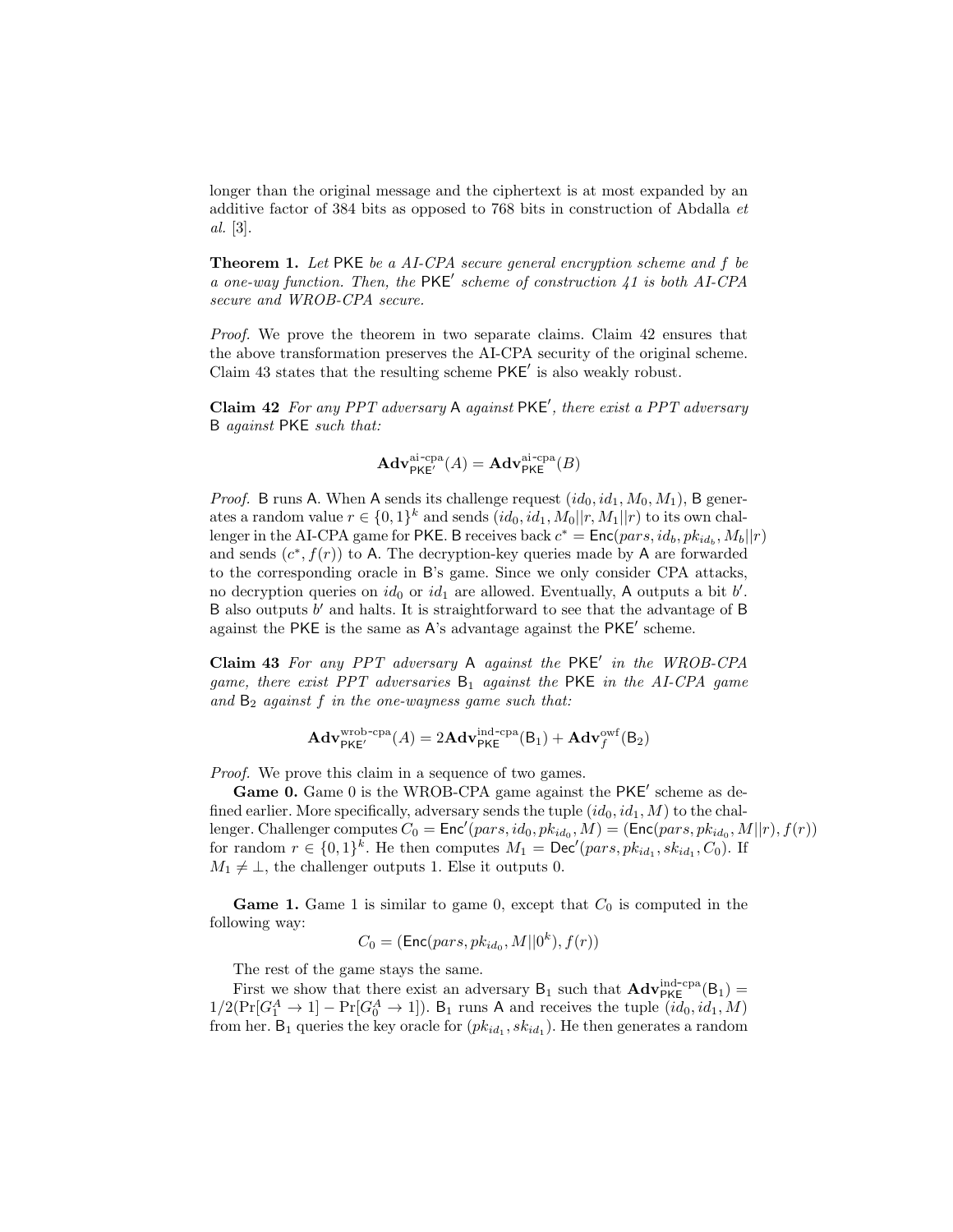$r \in \{0, 1\}^k$  and sends  $(id_0, m'_0 = M || r, m'_1 = M || 0^k)$  to the challenger in the IND-CPA game against PKE and receives  $C_0 = \text{Enc}(pars, id_0, pk_{id_0}, m'_b)$  for a random bit *b*. B<sub>1</sub> then decrypts  $(C_0, f(r))$  using the Dec<sup>'</sup> algorithm and the secret key  $sk_{id_1}$ . If the result of decryption is not  $\perp$ ,  $B_1$  lets  $b' = 1$  and else  $b' = 0$ . Then we have

$$
\mathbf{Adv}_{\mathsf{PKE}}^{\text{ind-cpa}}(\mathsf{B}_1) = \Pr[b' = b] - 1/2 =
$$
\n
$$
\Pr[b = 1] \cdot \Pr[\mathsf{B}_1^{\text{ind-cpa}} \to 1|b = 1] + \Pr[b = 0] \cdot \Pr[\mathsf{B}_1^{\text{ind-cpa}} \to 0|b = 0] =
$$
\n
$$
1/2 \Pr[\mathsf{B}_1^{\text{ind-cpa}} \to 1|b = 1] + 1/2 \Pr[\mathsf{B}_1^{\text{ind-cpa}} \to 0|b = 0] - 1/2 =
$$
\n
$$
1/2 \Pr[G_1^{\mathsf{A}} \to 1] + 1/2(1 - \Pr[G_0^{\mathsf{A}} \to 1]) - 1/2 =
$$
\n
$$
1/2(\Pr[G_1^{\mathsf{A}} \to 1] - \Pr[G_0^{\mathsf{A}} \to 1])
$$
\n(1)

We now show that there exist an adversary  $B_2$  such that  $Pr[G_1^A \rightarrow 1] =$  $\mathbf{Adv}_{f}^{\text{owf}}(\mathsf{B}_2)$ .  $\mathsf{B}_2$  generates the *(pars, msk)* for the general encryption, and runs A. When  $B_2$  receives the tuple  $(id_0, id_1, M)$  he computes  $(pk_{id_0}, sk_{id_0}), (pk_{id_1}, sk_{id_1})$ and  $C_0 = \text{Enc}(pars, pk_{id_0}, M_0 || 0^k)$ . He then requests his challenge for the onewayness game and receives  $f(r)$  for a random *r*. B<sub>2</sub> then decrypts using  $(C_0, f(r))$ using the Dec<sup>'</sup> algorithm and the secret key  $sk_{id_1}$ . If the result is  $\perp$  it outputs fail and halts. Else, it parses the decrypted plaintext into *M′ ||r ′* and returns *r ′* to his own challenger.

 $B_2$  wins the one-wayness game if  $f(r') = f(r)$ . Note that according to the definition of Dec*′* , whenever the decryption algorithm does not output *⊥* we have  $f(r') = f(r)$ . Hence

$$
\mathbf{Adv}^{\text{owf}}_f(\mathsf{B}_2) = 1 - \Pr[\mathsf{B}_{2f}^{\text{owf}} \to \mathsf{fail}] = 1 - \Pr[G_1^{\mathsf{A}} \to 0] = \Pr[G_1^{\mathsf{A}} \to 1]
$$

Putting things together we have:

$$
\begin{aligned} &\mathbf{Adv}_{\mathsf{PKE}'}^{\mathrm{wrob-cpa}}(\mathsf{A}) = \Pr[G_0^{\mathsf{A}} \to 1] = \\ &\Pr[G_0^{\mathsf{A}} \to 1] - \Pr[G_1^{\mathsf{A}} \to 1] + \Pr[G_1^{\mathsf{A}} \to 1] = \\ &2\mathbf{Adv}_{\mathsf{PKE}}^{\mathrm{ind-cpa}}(\mathsf{B}_1) + \mathbf{Adv}_{f}^{\mathrm{owf}}(\mathsf{B}_2) \end{aligned}
$$

#### **4.2 A Transformation for AI-CCA Schemes**

Unfortunately, the transformation we gave above does not work in case of AI-CCA encryption schemes. Nevertheless, we are able to design an efficient and non-keyed transformation for any AI-CCA encryption scheme, in the random oracle model. The construction follows:

**Construction 44** Let PKE = (Pg*,*Kg*,* Enc*,* Dec) be an AI-CCA general encryption scheme, and let  $G, H, H' : \{0, 1\}^* \to \{0, 1\}^k$  be three hash functions. We construct the general encryption scheme  $PKE' = (Pg', Kg', Enc', Dec')$ :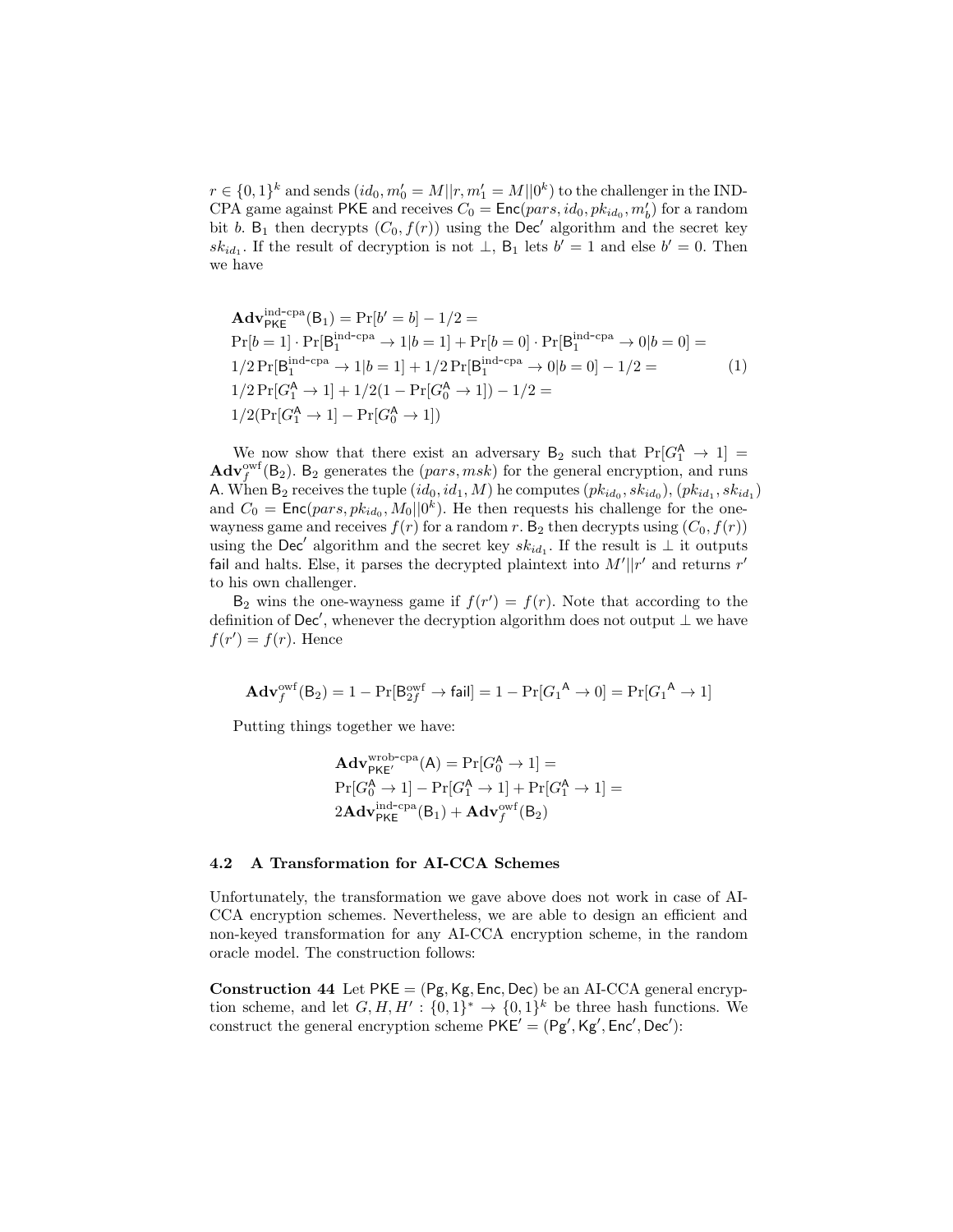- **Parameter Generation**( $Pg'$ ): On input  $1^k$  return (*pars, msk*)  $\stackrel{\$}{\leftarrow} Pg(1^k)$ .
- *•* **Key Generation**(Kg*′* ): On input *pars, msk, id*, return (*pkid, skid*) \$*←* Kg(*pars, msk, id*).
- *•* **Encryption**(Enc*′* ): On input  $pars, pk_{id}, m$ , generate a random  $r \in \{0, 1\}^k$  and return ( $\textsf{Enc}(pars, pk_{id}, r; H(r)), G(r) \oplus$ *m, H′* (*pk, r, m*)).
- Decryption(Dec'): On inputs  $pars, pk_{id}, sk_{id}, (c_1, c_2, c_3)$ , compute  $r' \stackrel{\$}{\leftarrow}$  Dec( $pars, pk_{id}, sk_{id}, c_1$ ). If  $r' = \bot$  or  $\mathsf{Enc}(pars, pk_{id}, r'; H(r')) \neq c_1$ , return  $\bot$ , else compute  $m \leftarrow$  $c_2 \oplus G(r)$ ; if  $H'(pk, r, m) = c_3$  return *m*, else return *⊥*.

The above construction is an adaptation of an earlier version of the OAEP scheme (see  $[6]$ ) based on any one-way trapdoor function (TDF). The two main differences are that (i) we are transforming a randomized encryption scheme instead of a one-way TDF which is why we use  $H(r)$  to generate the randomness for the encryption algorithm, and (ii) since our goal is to also achieve robustness, the third component of the ciphertext hashes the public key along with the message and randomness.

It is also interesting to note that unlike the optimized OAEP scheme [7] which encrypts  $c_2||c_3$  as part of the message (in order to obtain shorter ciphertexts), due to the impossibility result of [3] who rule out non-keyed redundancy codes, there is no hope of doing the same in our case.

efficiency comparison. The overhead for the ciphertext size is two hash values each of which leads to 512 bits of overhead. The alternative existing solution would be to combine a weakly robust encryption scheme with the weak-to-strong transformation of [3]. This leads to  $768 + x$  bits where the x is the ciphertext overhead of the weak-to-strong transformation which can be quite large itself (depending on the commitment scheme used).

**Theorem 2.** *Let* PKE *be an AI-CCA secure general encryption scheme and H, G, and H′ be random oracles. Then, the* PKE*′ scheme of construction 44 is both AI-CCA secure and SROB-CCA secure.*

We prove the above theorem via two separate claims. Claim 45 ensures that the above transformation preserves the AI-CCA security of the original scheme. Claim 46 states that the resulting scheme PKE*′* is also weakly robust.

**Claim 45** *For any PPT adversary* A *against* PKE*′ , there exist a PPT adversary* B *against* PKE *such that:*

$$
\mathbf{Adv}_{\mathsf{PKE}'}^{\text{ai-cca}}(\mathsf{A}) < q_D/2^k + q_H \mathbf{Adv}_{\mathsf{PKE}}^{\text{ai-cca}}(\mathsf{B})
$$

*Proof.* We prove this claim in a sequence of games.

**Game 0.** In this game the adversary plays the AI-CCA game with the challenger using the construction above. The challenger initializes three empty lists  $H_{list}, G_{list}$ , and  $H'_{list}$ . For any oracle query *q* made to *H* (*G*, or *H'*), if a tuple of the form  $(q, a)$  for any *a* is present in  $H_{list}$  ( $G_{list}$  or  $H'_{list}$ ) returns *a* as the answer. Else, challenger generates a random  $a \in \{0,1\}^k$ , adds  $(q, a)$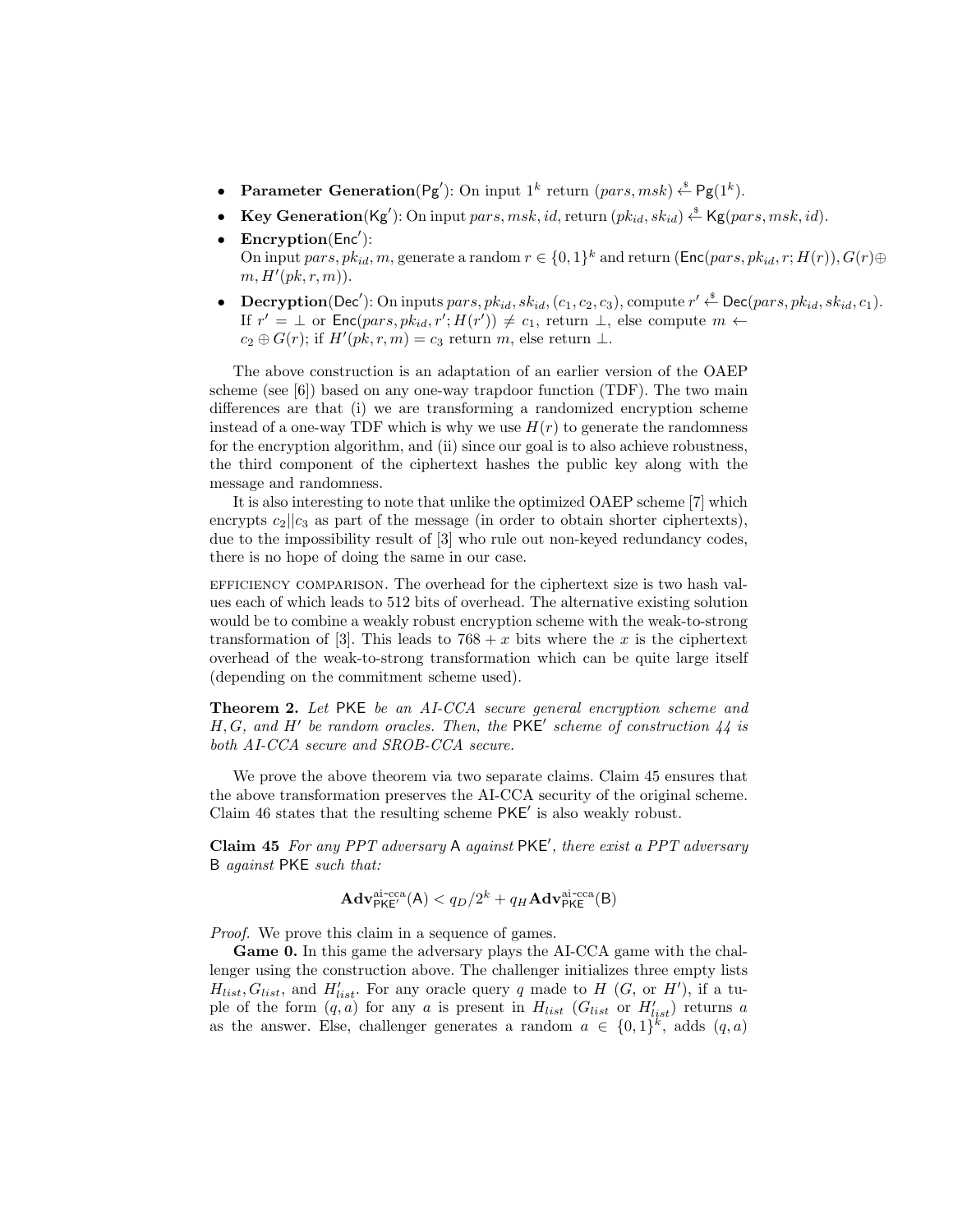to the  $H_{list}$  ( $G_{list}$  or  $H'_{list}$ ) and returns *a* to the adversary. Denote the adversary's challenge query by  $(m_0, m_1, id_0, id_1)$ , and the response ciphertext by  $c^* = (c_1^*, c_2^*, c_3^*) = (Enc(pars, pk_{id_b}, r; H(r)), G(r) \oplus m_b, H'(pk_{id_b}, r, m_b))$  for a random bit  $b \in \{0, 1\}$  and  $r \in \{0, 1\}^k$ . Decryption queries are answered by the challenger using the decryption algorithm described above. Adversary eventually outputs the bit  $b'$  and wins if  $b' = b$ . For any PPT adversary A we have

$$
\mathbf{Adv}_{\mathsf{PKE}'}^{\text{ai-cca}}(\mathsf{A}) = \mathbf{Adv}_{G_0}(\mathsf{A}) - 1/2
$$

**Game 1.** Similar to game 0, except that on decryption queries of the form  $c = (c_1, c_2, c_3)$  where  $c_1 = c_1^*$ , if there exist a tuple of the form  $(q, c_3) \in H'_{list}$ , challenger parses  $(pk, r, m) \leftarrow q$ , and recomputes the first two components of the ciphertext using these values. If they match  $c_1$  and  $c_2$  sent by the adversary, it returns *m*. If the values do not match or the tuple of the form  $(q, c_3)$  does not exist, challenger returns *⊥*.

A's view in the two games is different only in the case that he has not queried *q* to the list but is able to guess  $c_3 = H'(q)$ . This only happens with probability  $1/2^k$  for every decryption query. Hence

$$
\mathbf{Adv}_{G_0}(\mathsf{A}) - \mathbf{Adv}_{G_1}(\mathsf{A}) \le q_D/2^k
$$

**Game 2.** This game is identical to game 1 except that if A makes an oracle query for *H* or *G* on input *r* where *r* is the random message encrypted in the challenge ciphertext, the challenger outputs *f ail* and ends the game.

Based on the fundamental lemma game playing we have

$$
\mathbf{Adv}_{G_1}(\mathsf{A}) - \mathbf{Adv}_{G_2}(\mathsf{A}) \le \Pr[G_1^{\mathsf{A}} \to fail]
$$

Next we will bound the probability of outputting fail, by the advantage of an adversary B who the one-way-CCA game against the PKE scheme. We show that for any adversary  $A$  winning the game  $G_2$ , there exist a PPT adversary  $B$ winning the one-way-CCA game against the original scheme PKE.

B generates a random index  $i \in [1..q<sub>H</sub>]$ . B then runs A. When A makes his challenge query  $(m_0, m_1, id_0, id_1)$ , B generates a random bit *b*, and asks for his challenge ciphertext under  $id_b$  to receive  $c_1^* = \text{Enc}(pk_{id_b}, r)$  for a random message *r*. B computes  $c_2^*$  and  $c_3^*$  on his own and replies to A with  $(c_1^*, c_2^*, c_3^*)$ .

On an oracle query *a* (for any of the three oracles), if this is the *i*th oracle query, B outputs *a* to his own challenger and halts. Else, if *a* was queried before, he returns the same answer, and if not, he generates a random answer and adds the tuple to the corresponding list.

On a decryption query  $(c_1, c_2, c_3)$  where  $c_1 \neq c_1^*$ , B uses his own decryption oracle for Dec and performs the Dec*′* decryption algorithm. Here, it is critical for the randomness used in the encryption algorithm to be derivable from the decrypted message, and this is why  $H(\cdot)$  is used as the randomness (or else B would not be able to perform the verification component of Dec*′* ). For any decryption query  $(c_1, c_2, c_3)$  where  $c_1 = c_1^*$ , B performs exactly what the challenger in game 1 does. It is easy to see that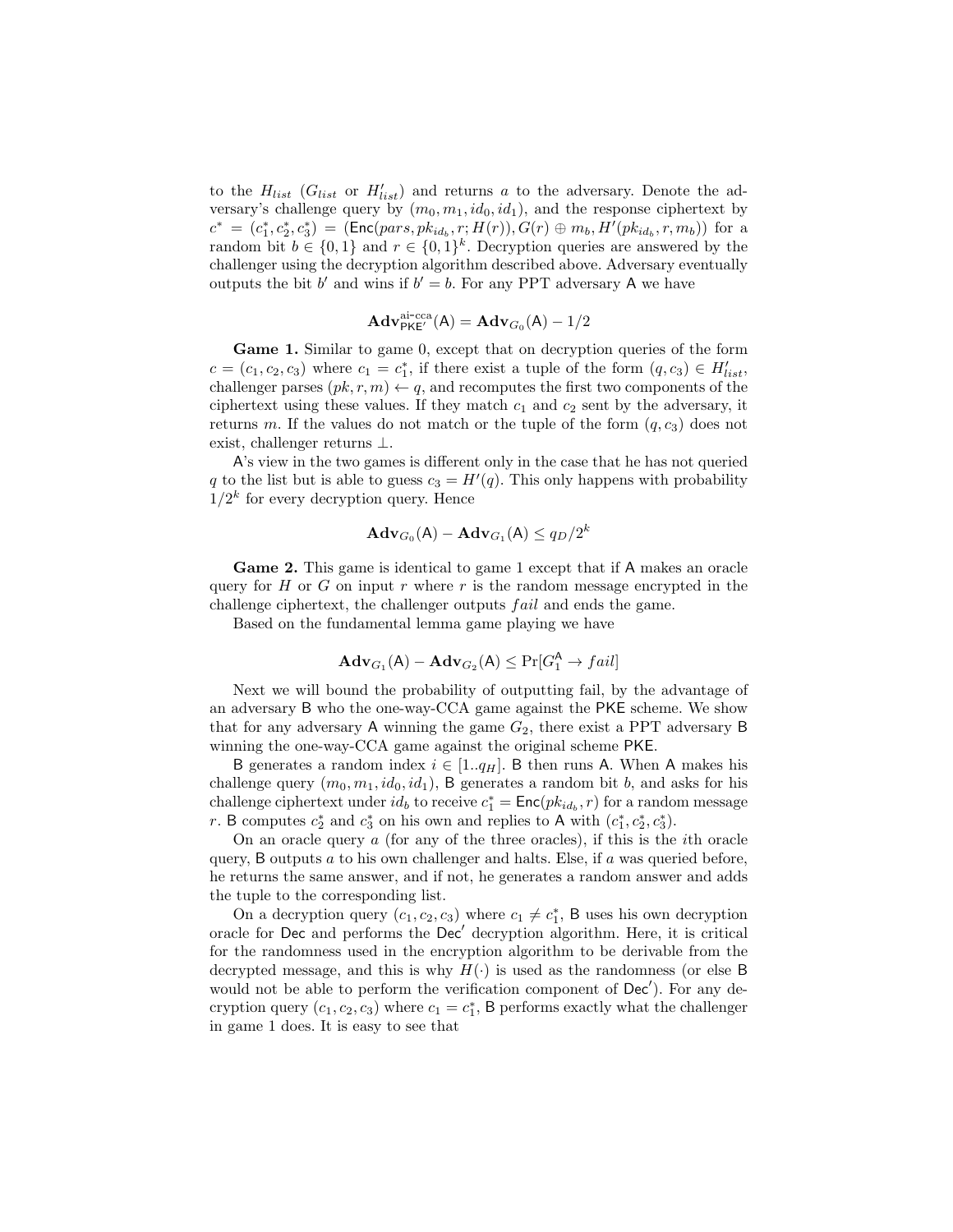$$
\Pr[G_2^{\mathsf{A}} \to fail] \leq q_H \mathbf{Adv}_{\mathsf{PKE}}^{\text{ow-cca}}(\mathsf{B}) \leq q_H \mathbf{Adv}_{\mathsf{PKE}}^{\text{ai-cca}}(\mathsf{B})
$$

For any adversary A who makes an oracle query for the challenge random message, there is an adversary B *′* who does not make such a query and has a better advantage (since such a query does not help the adversary win)

$$
\mathbf{Adv}_{G_2}(\mathsf{A}) \leq \mathbf{Adv}_{G_2}(\mathsf{B}')
$$

Finally, given that B' does not query r to the oracle, the challenge ciphertext is completely independent of the challenge bit *b* and hence

$$
\mathbf{Adv}_{G_2}(\mathsf{B}')=1/2
$$

Putting everything together we have:

.

$$
\mathbf{Adv}_{\mathsf{PKE}'}^{\text{ai-cca}}(\mathsf{A}) < q_D/2^k + q_H \mathbf{Adv}_{\mathsf{PKE}}^{\text{ai-cca}}(\mathsf{B})
$$

**Claim 46** For any adversary A against PKE<sup> $\prime$ </sup> we have  $\mathbf{Adv}_{\mathsf{PKE}^{\prime}}^{\text{srob-cca}}(A) \leq 1/2^k$ .

*Proof.* The proof of the above claim is simple. The main observation is that a ciphertext  $c_1, c_2, c_3$  is valid under two different public keys only if  $H'(pk, \cdot, \cdot)$  $H'(pk', \cdot, \cdot)$  where  $pk \neq pk'$ . But this only happens with probability  $1/2^k$  due to the fact that  $H'$  is a random oracle.

# **5 Collision-free Encryption and Robustness**

In this section we introduce the notion of *collision-freeness*, a natural relaxation of the notion of robustness for general encryption schemes. Intuitively, collisionfreeness requires that a ciphertext decrypts to two *different* plaintexts when decrypted using distinct secret keys. Our main motivation is to use collisionfreeness as a stepping stone for designing robust encryption schemes. Particularly, we design a more efficient construction for transforming collision-free encryption schemes to strongly robust ones. However, we also believe that collisionfreeness is a sufficient property in some scenarios in practice.

Similar to the notion of robustness, we consider weak and strong collisionfreeness (WCFR and SCFR). Interestingly, we show that schemes such as the El Gamal PKE scheme [13] and the Boyen-Waters IBE scheme [9] are strongly collision-free even though they are known not to be even weakly robust. Hence, collision-freeness seems to be a less restrictive assumption on an encryption scheme and one that most encryption schemes seem to satisfy without any modifications. The following security game defines the two variants:

- **– Setup:** Challenger runs (*pars, msk*) *←* Pg(1*<sup>k</sup>* ); *b* \$*← {*0*,* 1*}*; *U, V ← ∅*.
- **– Queries:**
	- *•* Public key query *id*. Challenger lets *U ← U∪{id}*; (*Ek*[*id*]*, Dk*[*id*]) \$*←* Kg(*pars, msk, id*) and returns *Ek*[*id*].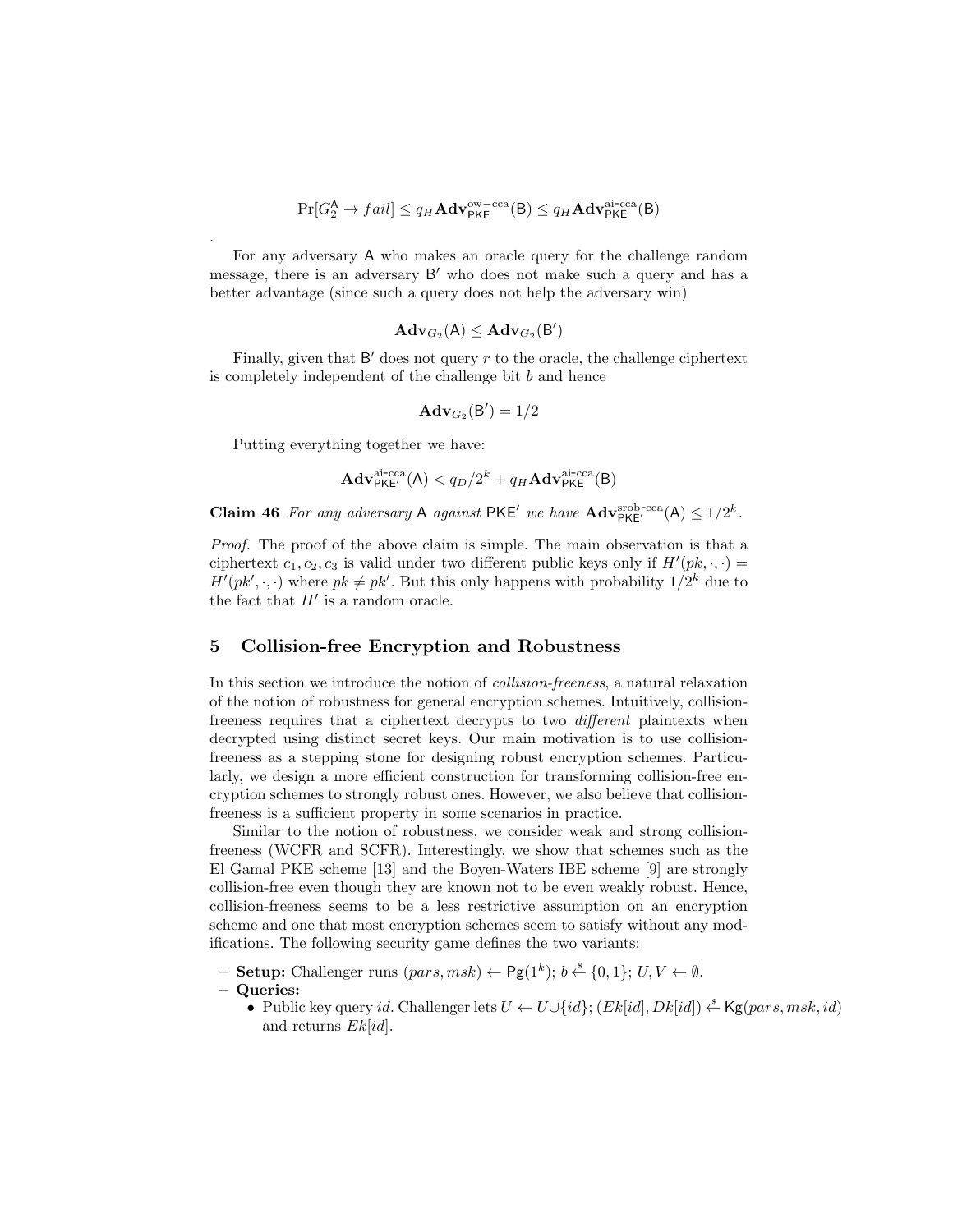- Decryption-key query *id*. If  $id \notin U$  or  $id \in S$  return  $\bot$ . Else  $V \leftarrow V \cup \{id\}$ and return *Dk*[*id*].
- Decryption query  $(C, id)$ . If  $id \notin U$  return ⊥. Else let  $M \leftarrow \text{Dec}(pars, Ek[id], Dkl[d], C)$ , and return *M*.
- Final message  $(id_0^*, id_1^*, M)$  (for WCFR). If  $id_0 = id_1$  or  $id_0^* \notin U$  or  $id_1^* \notin$ *U* or  $id_0^* \in V$ , or  $id_1^* \in V$  return 0. Else let  $C^* \xleftarrow{\$} \textsf{Enc}(pars, Ek[id_0], M);$  $M' \leftarrow \text{Dec}(pars, Ek[id_1], Dk[id_1], C^*)$ ; if  $M' = M$  return 1, else return 0.
- *•* Final message  $(id_0^*, id_1^*, C)$  (for SCFR). If  $id_0 = id_1$  or  $id_0^* \notin U$  or  $id_1^* \notin U$  $\text{or } id_0^* \in V, \text{ or } id_1^* \in V \text{ return } 0. \text{ Else let } M_0 \leftarrow \text{Dec}(pars, Ek[id_0], Dkl[d_0], C);$  $M_1 \leftarrow \text{Dec}(pars, Ek[id_1], Dk[id_1], C)$ ; if  $M_0 = M_1$  return 1, else return 0.

In case of CPA attacks, no decryption queries are allowed. Adversary A's advantage in the *{*WCFR,SCFR*}*-*{*CPA,CCA*}* game is:

$$
\mathbf{Adv}_{GE}^{\{\text{wcfr},\text{scfr}\}-\{cpa,cca\}}(\mathsf{A}) = \Pr[G^{\mathsf{A}} \to 1]
$$

Collision-freeness of an encryption scheme can be a sufficient requirement in some scenarios in practice. For example, if the receiver expects to see a specific message as part of the protocol but after decrypting using his secret key recovers a different one, he can detect an error and stop the communication. This makes collision-freeness a particularly attractive definition, since most of the existing anonymous encryption schemes, already satisfy this property without any additional modifications. The following claim mentions two well-known encryption schemes both of which are known not to be weakly-robust but which are collision-free.

**Claim 51** *The El Gamal PKE scheme and the Boyen-Waters anonymous IBE scheme are SCFR-CPA scheme.*

The proof of the above claim quite simple but is omitted due to lack of space. Next we give a construction for transforming any strongly collision-free AI-CPA scheme into a strongly robust one. First we use the collision-free encryption scheme PKE to encrypt a random message *r*. Then, we hash the random message using a compressing collision resistant hash function *h*. We then use a strong extractor (e.g. a universal hash function) to extract the remaining randomness in *r* and use it as the key to a one-time symmetric-key encryption scheme.

The intuition is that (1) the collision-freeness of the PKE and the collisionresistance of the hash function *h* combined imply the strong robustness of the resulting scheme. More specifically, it is not hard to show that given any adversary that breaks the strong robustness of PKE*′* , there exist an adversary that finds a collision for *h*: The collision-finding adversary decrypts the same ciphertext using the secret keys for two different public keys (identities) and outputs the two plaintexts as his collision for the hash function. The collision-freeness of the PKE ensures that the two plaintexts are different with high probability. (2) Given that *r* is chosen uniformly at random, PKE is IND-CPA secure, and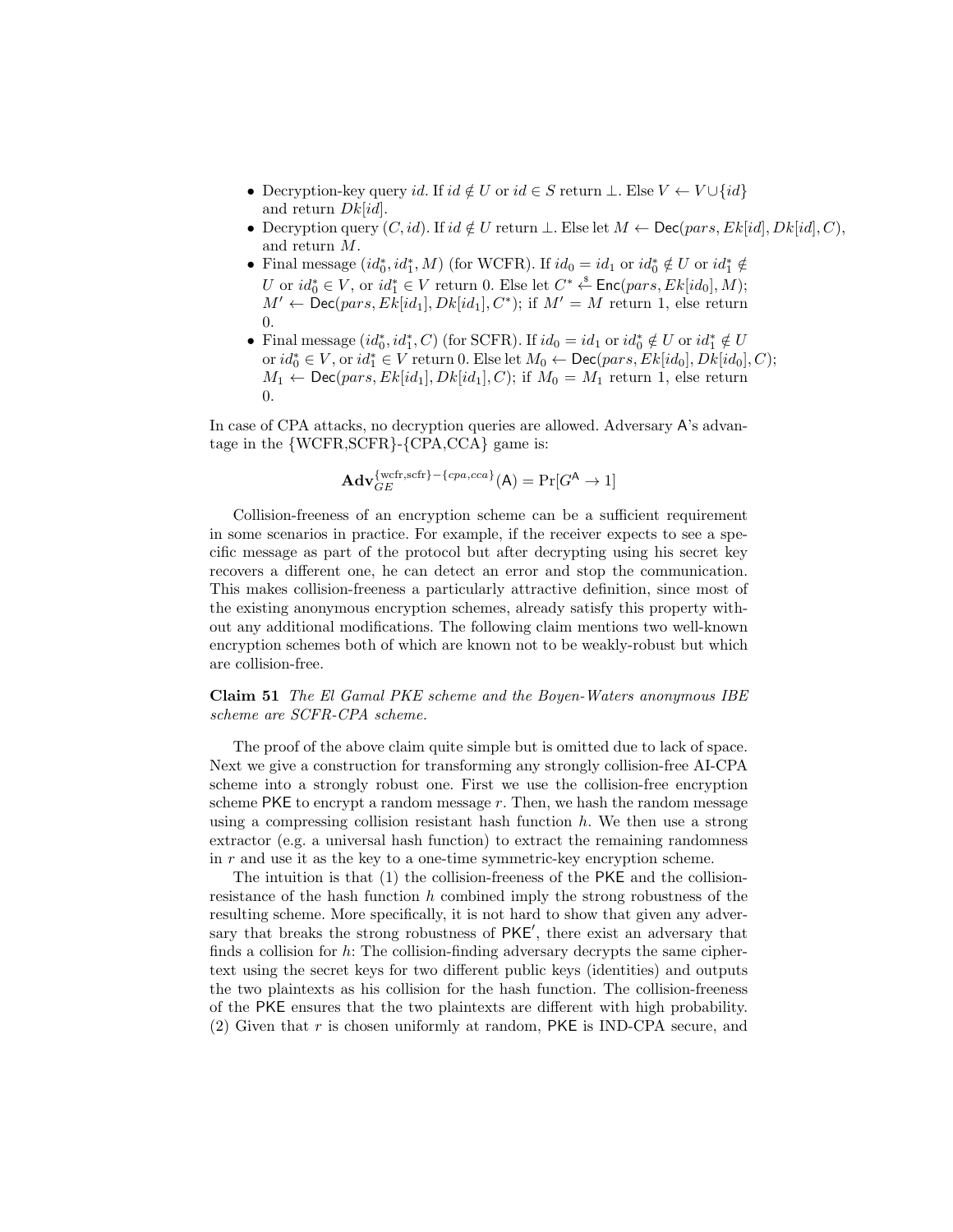$h(r)$  only leaks a fraction of bits of r, we can use the leftover hash lemma [16] to extract most of the remaining randomness and use it as the secret key to the symmetric-key encryption scheme.

**Construction 52** Let PKE = (Pg*,*Kg*,* Enc*,* Dec) be a (SCFR-CPA + AI-CPA) general encryption scheme;  $h: \{0,1\}^{\ell_1} \to \{0,1\}^{\ell_2}$  be a collision-resistant hash function;  $Ext : \{0,1\}^k \times \{0,1\}^{\ell_1} \to \{0,1\}^{\ell_3}$  be a family of pairwise independent hash functions, where  $\ell_3 \approx \ell_1 - \ell_2$ ; and  $\mathcal{E} = (\mathcal{SK}, \mathcal{SE}, \mathcal{SD})$  be a one-time IND-CPA symmetric-key encryption scheme. We construct the general encryption scheme PKE*′* = (Pg*′ ,*Kg*′ ,* Enc*′ ,* Dec*′* ):

- **Parameter Generation**: On input  $1^k$  return  $(pars, msk) \leftarrow$ <sup>§</sup> Pg( $1^k$ ).
- *•* **Key Generation**: On input *pars, msk, id*, return (*pkid, skid*) \$*←* Kg(*pars, msk, id*).
- **Encryption**: On input *pars, pk*<sub>*id</sub>*, *m*, generate a random  $r \in \{0,1\}^{\ell_1}$  and</sub>  $K \in \{0,1\}^k$  and return (Enc(*pars, pk<sub>id</sub>, r*)*, h*(*r*)*, K, SE*(*Ext*(*K, r*)*, m*)).
- **Decryption**: On inputs *pars, pk<sub>id</sub>, sk<sub>id</sub>,* (*c*<sub>1</sub>*, c*<sub>2</sub>*, c*<sub>3</sub>), compute  $r' \stackrel{\$}{\leftarrow}$  Dec(*pars, pk<sub>id</sub>, sk<sub>id</sub>, <i>c*<sub>1</sub>). If  $h(r') = c_2$  return  $m' \leftarrow \mathcal{SD}(Ext(K, r'), c_3)$ , else return ⊥.

The following theorem summarizes the result. Due to lack of space, we defer the proof to the full version of the paper.

**Theorem 3.** *Let* PKE *be a (AI-CPA + SCFR-CPA) secure general encryption scheme, h be a CRHF, Ext be a pairwise independent hash function and*  $\mathcal{E}$  *be a one-time IND-CPA symmetric-key encryption scheme. Then, the* PKE*′ scheme of construction 52 is both AI-CPA secure and SROB-CPA secure.*

Efficiency and Comparison. The computational overhead for the transformation is negligible as it includes one invocation of a collision-resistant hash function and a pairwise-independent hash function. As an alternative to the above construction, one could also combine the construction 41, which leads to a weakly robust encryption, with the weak-to-strong-robustness transformations of [3] to achieve the same goal. However, the resulting transformations are less efficient than the above transformation since we also took advantage of the collision-freeness of the encryption scheme. Furthermore, since all the encryption schemes we know of seem to possess the collision-freeness property, the improved efficiency comes for "free".

# **References**

- 1. Mart´ın Abadi and Phillip Rogaway. Reconciling two views of cryptography (the computational soundness of formal encryption). 20(3):395, July 2007.
- 2. Michel Abdalla, Mihir Bellare, Dario Catalano, Eike Kiltz, Tadayoshi Kohno, Tanja Lange, John Malone-Lee, Gregory Neven, Pascal Paillier, and Haixia Shi. Searchable encryption revisited: Consistency properties, relation to anonymous IBE, and extensions. 21(3):350–391, July 2008.